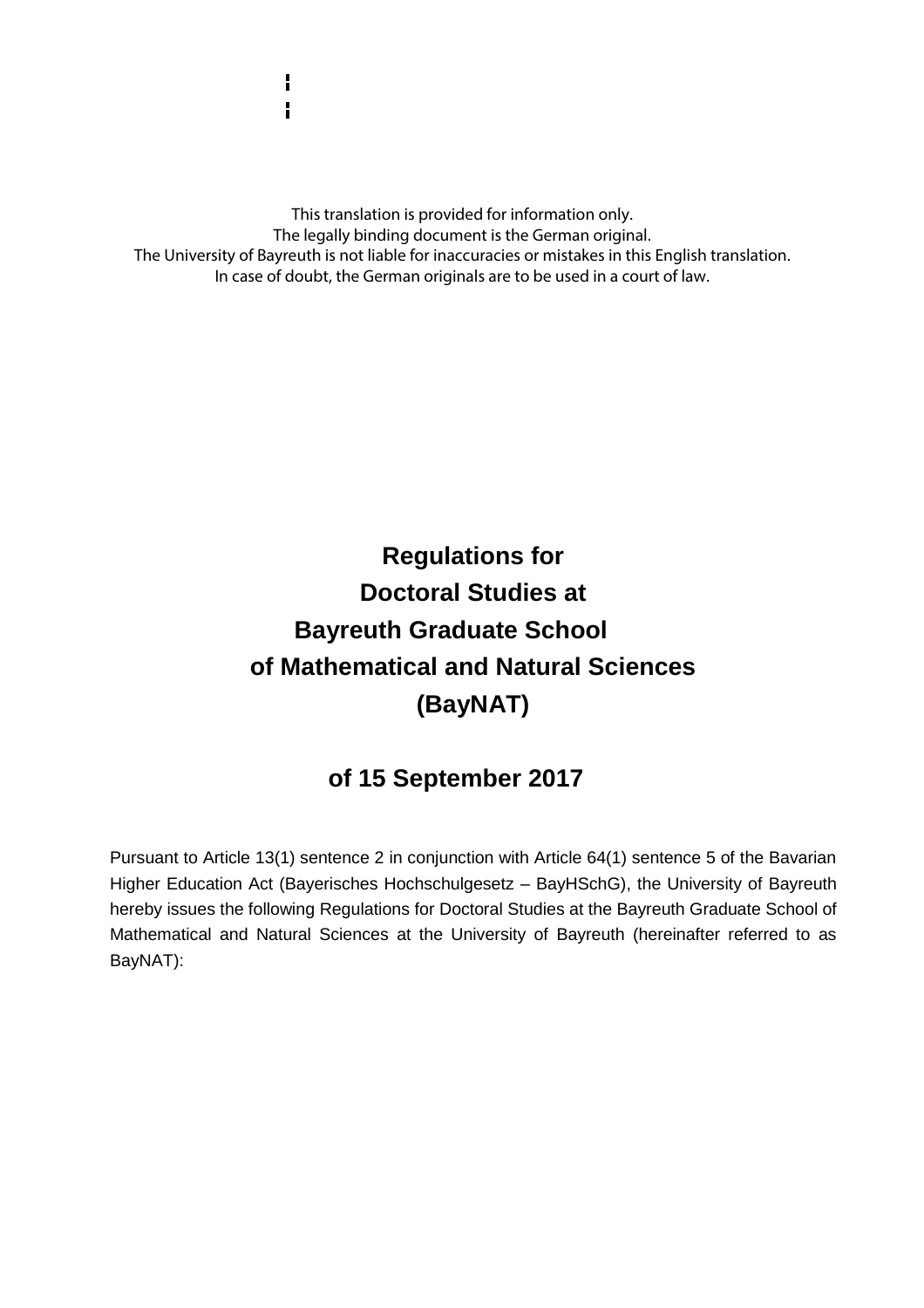#### *Page 2*

#### **Table of contents**

#### **Part I: General provisions**

- Section 1 Academic title of "Doktor"
- Section 2 Entitlement to administer examinations
- Section 3 Execution of the examination process in the doctoral programmes

#### **Part II: Regular procedure for obtaining a doctoral degree**

- Section 4 Request for acceptance as doctoral candidate
- Section 5 Statistical requirements
- Section 6 Mentoring committee
- Section 7 Eligibility test for doctoral studies
- Section 8 Supervision and supervision agreement
- Section 9 Application for admission to the doctoral examination process
- Section 10 Decision on acceptance as doctoral candidate and admission to the doctoral examination process
- Section 11 Withdrawal from the doctoral programme
- Section 12 Thesis
- Section 13 Evaluation of the thesis
- Section 14 Board of examiners
- Section 15 Thesis defence
- Section 16 Final grade for the doctorate
- Section 17 Publication of the thesis
- Section 18 Doctoral diploma and conferral of the doctoral degree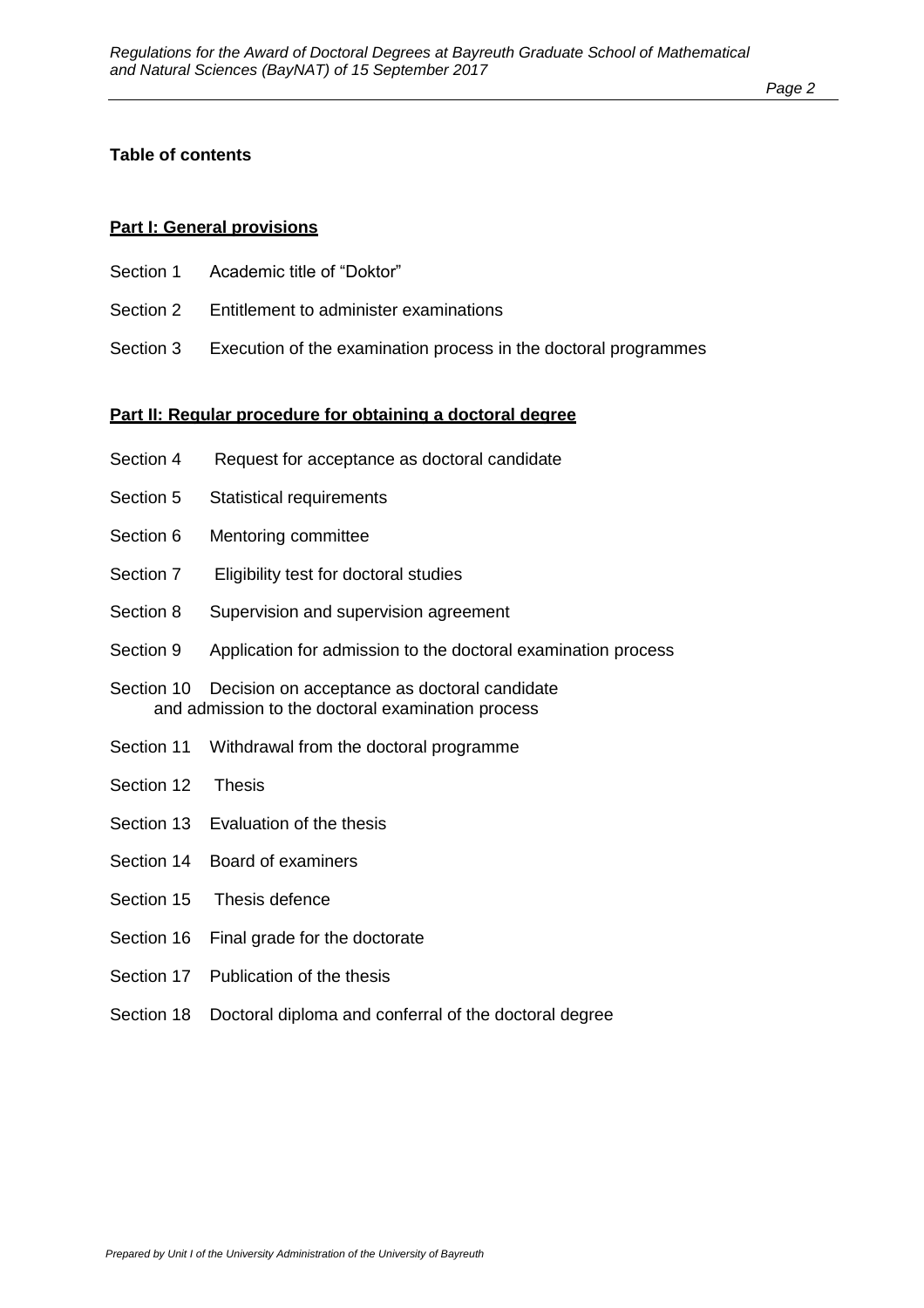*Page 3*

#### **Part III: Award of honorary doctoral degrees**

Section 19 Award of honorary doctoral degrees

### Part IV: Cooperation with universities of applied **sciences (HAWs)**

Section 20: Cooperation with universities of applied sciences (Fachhochschulen/HAWs)

#### **Part V: Binational doctoral studies**

- Section 21 General
- Section 22 Examination process in BayNAT at the University of Bayreuth
- Section 23 Examination process at the partner institution
- Section 24 Joint diploma

#### **Part VI: Additional regulations, entry into force and transitional provisions**

- Section 25 Invalidity of the doctoral degree
- Section 26 Right of inspection
- Section 27 Consideration of special circumstances
- Section 28 Consideration of the special needs of persons with disabilities
- Section 29 Entry into force, transitional provisions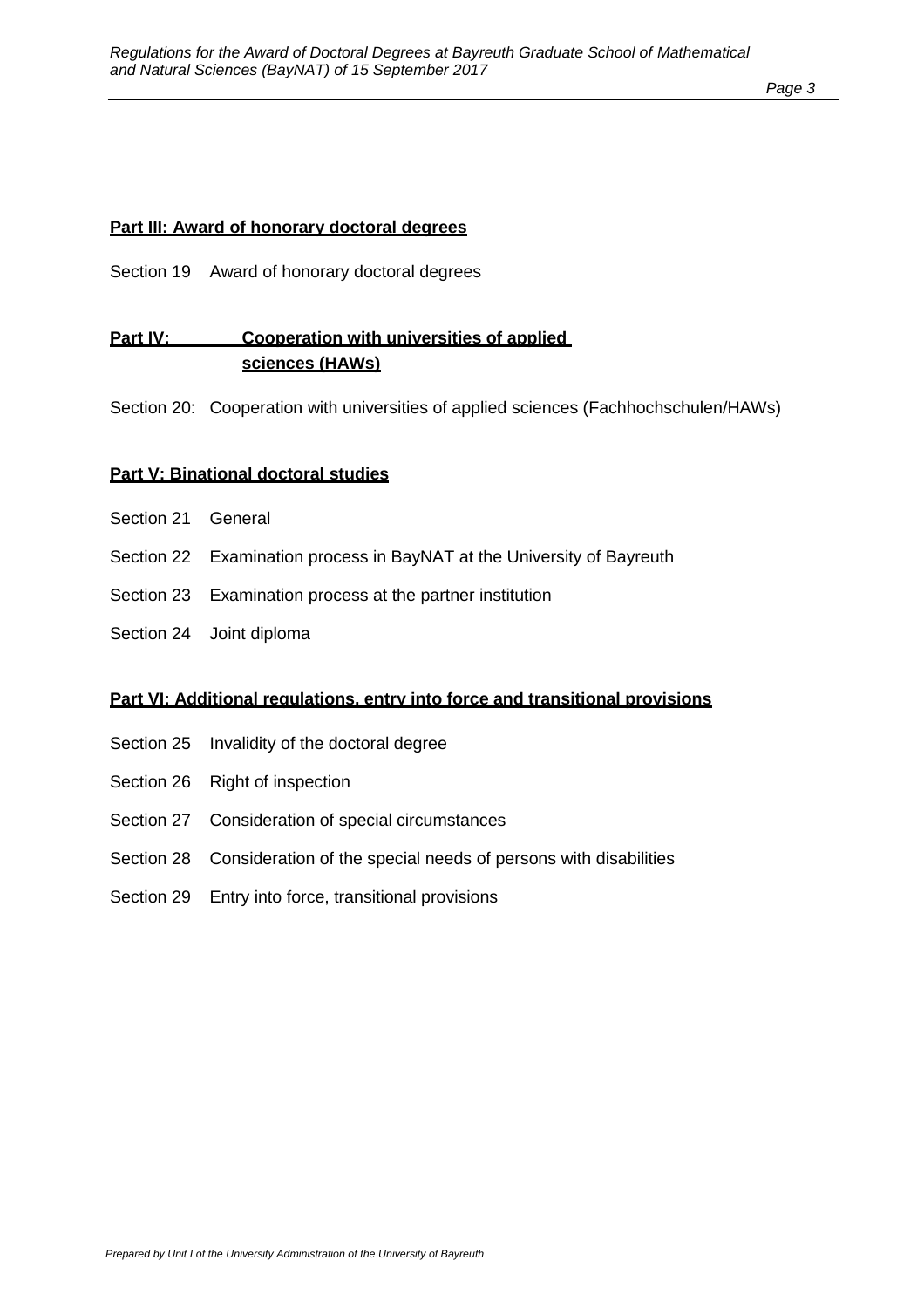#### **Part I: General provisions**

#### **Section 1 Academic title of "Doktor"**

- (1) <sup>1</sup>The University of Bayreuth awards the academic title of "*Doktor der Naturwissenschaften*" (Dr. rer. nat.) through BayNAT. The title can be awarded as "Doktorin" or "Doktor". The abbreviated form remains unchanged.
- (2) Pursuant to Article 64(1) of the Bavarian Higher Education Act (Bayerisches Hochschulgesetz – BayHSchG), the award of doctoral degrees serves as evidence for having completed independent academic research in a scope that substantially exceeds the requirements set forth in Section 4 hereof for acceptance as doctoral candidate.
- (3) The award of a doctoral degree requires the doctoral student to write an academic research paper (thesis), pass an oral examination (thesis defence) and to have successfully completed the courses specified by BayNAT for the individual doctoral programmes, as evidenced by the assessment components awarded.
- $(4)$  1As set forth in Section 18 hereof, the University of Bayreuth awards the academic title of a honorary doctoral degree "*Doktor der Naturwissenschaften ehrenhalber*" (Dr. rer. nat. h. c.) through BayNAT in exceptional cases in which individuals earn this title on the basis of outstanding academic achievements. Paragraph 1 sentences 2 and 3 shall apply accordingly.

#### **Section 2 Entitlement to administer examinations**

<sup>1</sup>The lecturers who are entitled to administer examinations pursuant to these Regulations are professors according to the definitions in Article 2(3) sentence 1 of the Bavarian Higher Education Employment Act (Bayerisches Hochschulpersonalgesetz – BayHSchPG), professors who have qualified for release from duty, retired professors (cf. Article 13 BayHSchPG) and all other lecturers entitled to administer examinations pursuant to Section 4 of the Higher Education Examiners Act (Hochschulprüferverordnung – HSchPrüferV) who are members of BayNAT. 2The director, in consultation with the executive board of the doctoral programme involved, decides whether a justified case exists within the meaning of Section 4(3) of the Higher Education Examiners Act (HSchPrüferV). 3Lecturers from other faculties at the University of Bayreuth or other German or international institutions of higher education may also be appointed as examiners by the director, provided they meet the requirements specified in Article 62(1) of the Bavarian Higher Education Act (BayHSchG) in conjunction with Section 4 of the Higher Education Examiners Act (HSchPrüferV) or other equivalent qualification requirements. 4The director is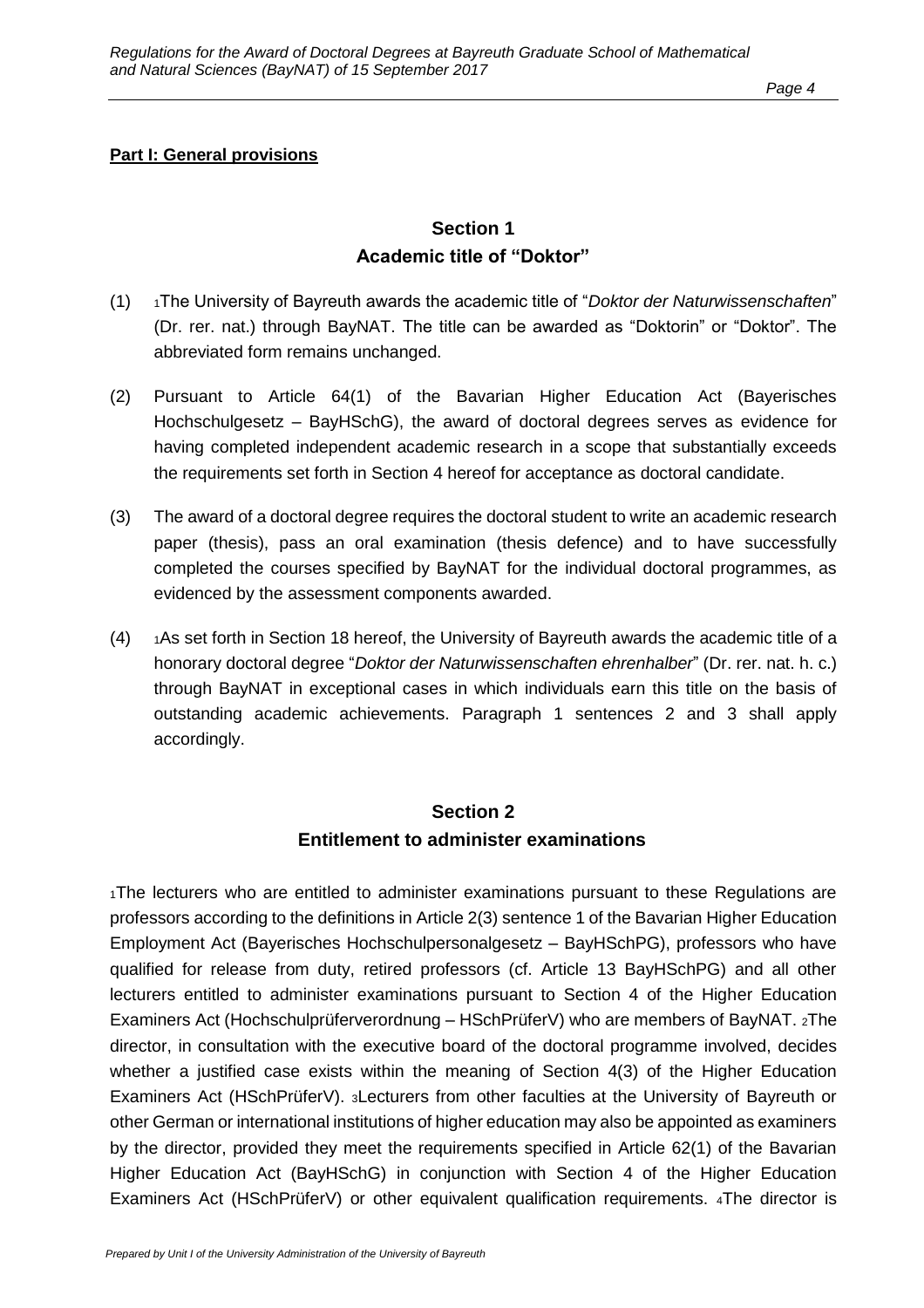*Page 5*

responsible for determining the equivalence of these requirements. 5Section 20 hereof applies with respect to doctoral studies carried out in cooperation with universities of applied sciences (Fachhochschulen/HAWs) and Part V of these Regulations applies to "binational" doctoral studies (joint programmes with foreign universities).

#### **Section 3**

#### **Execution of the examination process in the doctoral programmes**

- (1) Unless otherwise stipulated in these Regulations for the Award of Doctoral Degrees, the executive board for the doctoral programme concerned is responsible for granting admission to doctoral studies and for executing the doctoral examination process on behalf of the director of the Graduate School pursuant to Section 4 of the BayNAT regulations.
- $(2)$  1The executive board of the respective doctoral programme assumes the duties of a doctoral committee. 2The director of BayNAT is entitled to participate in the meetings of the executive board.
- $(3)$  1The decisions of the executive board must be conveyed in writing to the applicant or the doctoral student by the director or his or her deputy. 2Decisions having adverse effects must be justified and must include information on the available legal remedies.
- (4) Exclusion on the basis of personal involvement is governed by Article 41(2) of the Bavarian Higher Education Act (BayHSchG) in conjunction with Articles 20 and Article 21 of the Bavarian Administrative Procedures Act (Bayerischen Verwaltungsverfahrensgesetzes – BayVwVfG)

#### **Part II: Regular procedure for obtaining a doctoral degree**

### **Section 4 Request for acceptance as doctoral candidate**

- (1) Applicants for a doctoral studies programme must fulfil the following requirements:
	- 1. The applicant must have completed a programme of university studies in a subject that is related to the doctoral programme concerned, generally by having passed a university examination for the award of a "Diplom", "Magister" or master's degree or the First State Examination for qualification to teach at a German Gymnasium (advanced secondary school). The executive board of a doctoral programme may also accept other types of degrees from institutions of higher learning as well as degrees in related subjects as sufficient for meeting the doctoral programme requirements; it may also place additional requirements on applicants in certain cases. The executive board also decides on the recognition of degrees from institutions of higher education outside of Germany based on the principle of equivalence in accordance with Article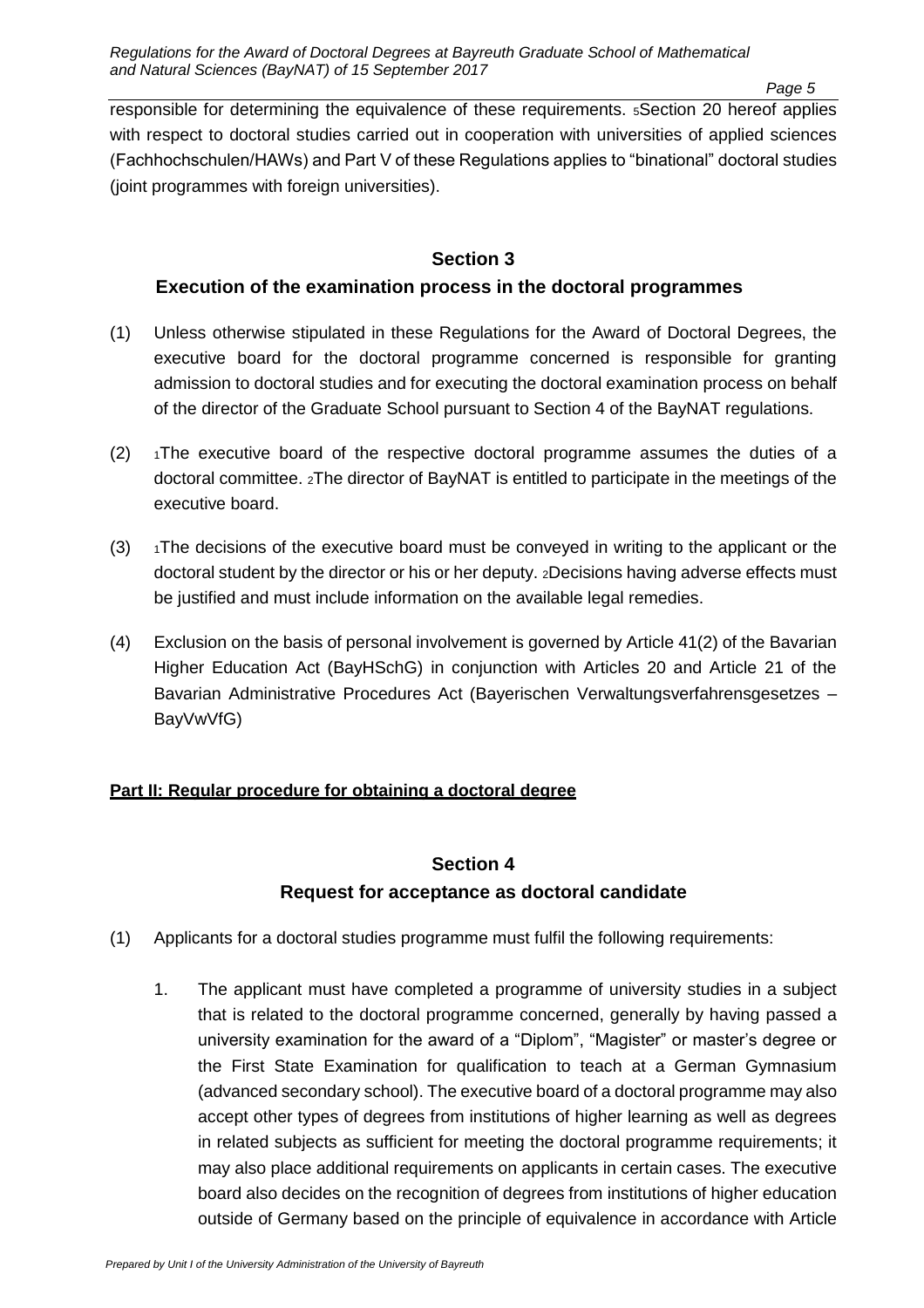63 of the Bavarian Higher Education Act (BayHSchG). In cases of uncertainty regarding equivalence, the Central Office for Foreign Education (ZAB) may be consulted. The requirements set forth in sentence 1 above are considered as having been met, if the applicant passes the eligibility test for pursuing doctoral studies pursuant to Section 7 hereof.

- 2. The applicant may not have failed that test or a similar type of doctoral examination with final effect.
- 3. The applicant must have signed a supervision agreement pursuant to Section 8 hereof with a lecturer entitled to administer examinations pursuant to Section 2 sentence 1 hereof; however, the applicant is not automatically entitled to sign a supervision agreement.
- 4. The applicant may not have proven herself or himself unworthy of holding the title of "Doktor" through his or her conduct.
- 5. He or she may not have already been admitted to another doctoral programme at BayNAT or have been accepted to pursue a doctorate with the same subject at another institution.
- (2) <sup>1</sup>Fast-track admission: As an alternative to para. 1 No. 1 above, applicants may also apply for acceptance as doctoral candidates if they have earned a degree from an institution of higher education in a subject related to the doctoral programme, exhibited well-aboveaverage performance in so doing and, at the time of submission of the application, have acquired at least 27 credits in a master's programme at the University of Bayreuth that is related to the doctoral programme. 2The doctoral student and a lecturer entitled to administer examinations pursuant to Section 2 of these Regulations must submit the application for fast-track admission to doctoral studies in writing to the executive board of the doctoral programme concerned. 3Approval of the application may be made contingent upon the completion of further requirements. 4Applicants for fast-track admission must undergo an elegibility test process, which is governed by the regulations for the individual doctoral programmes. 5At least 60 credits must have been earned in the master's programme by the time of admission to the doctoral examination process. 6Conferral of the academic degree of "Master of Science" is based on the examination regulations for the relevant master's programme pursued at one of the faculties of the Bayreuth Graduate School for Natural Sciences (BayNAT).
- (3) Requests for acceptance as doctoral candidate must be submitted in writing to the chair of the relevant executive board. 2Evidence of having met the requirements specified in para. 1 above must be submitted together with the application in the form of the necessary documents. 3Upon submitting the application, the applicant must register online; the Dean's Office of Faculty I or II of the University of Bayreuth then confirms the applicant's registration to BayNAT.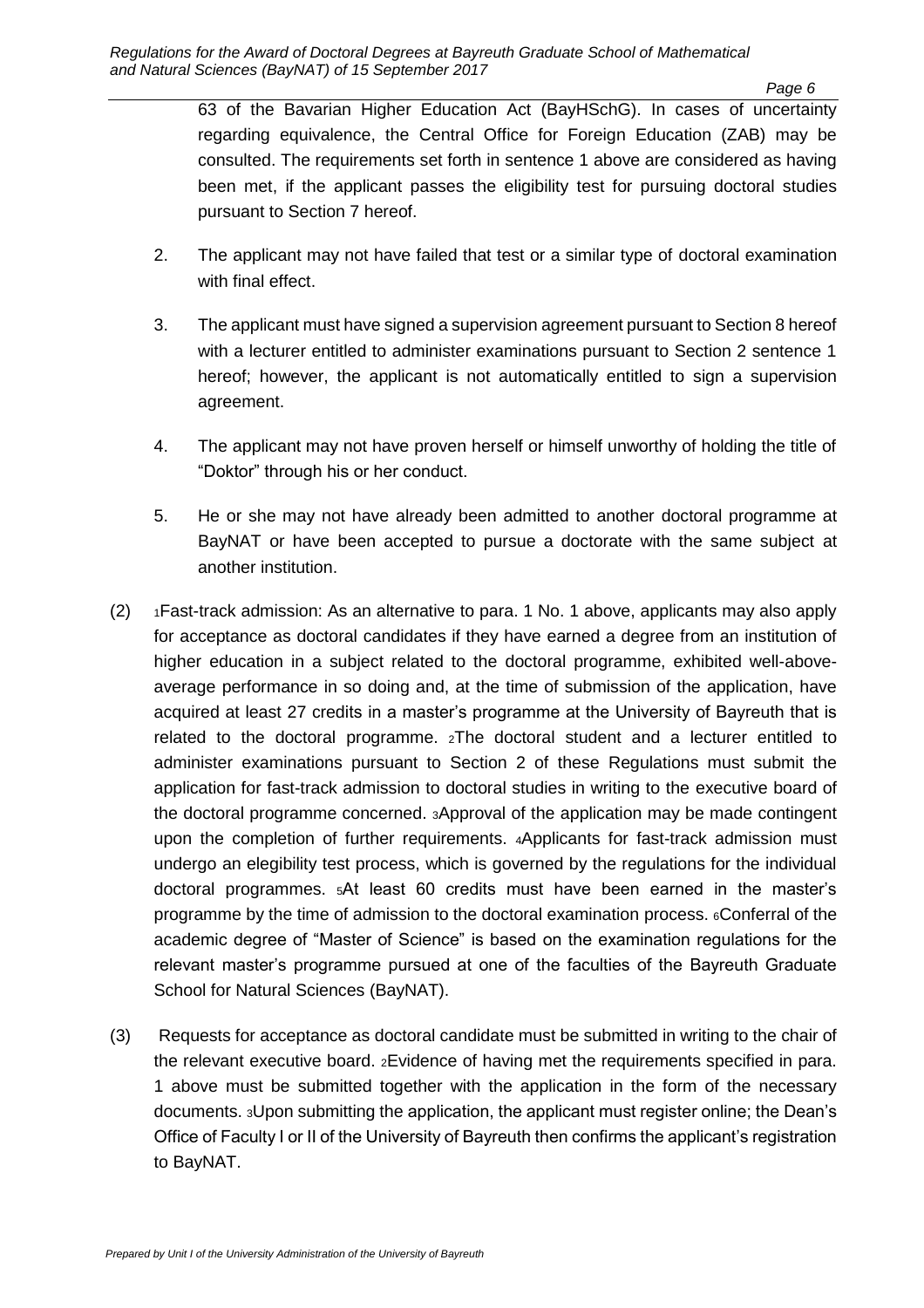(4) Doctoral studies commence on the date of written confirmation of acceptance as doctoral candidate by the director of BayNAT.

#### **Section 5 Statistical requirements**

- $(1)$  1To implement the university's data collection requirements as set forth in the Higher Education Statistics Act (Hochschulstatistikgesetz – HStatG) of 2 November 1990 as currently amended, the doctoral student's personal data as specified in Section 5 of the Higher Education Statistics Act is collected, automatically saved and processed upon submission of the application for acceptance as doctoral candidate for the purpose of fulfilling the statutory requirements and for purposes of legislation and planning in higher education pursuant to Section 1(1) sentences 1 and 2 of the Higher Education Statistics Act – by the faculty of which the head of the relevant executive board is a member. 2The applicant is obligated to cooperate and to provide his or her personal data (Article 10(2) sentence 3 BayHSchG) to this extent.
- $(2)$  1The data to be collected pursuant to the Higher Education Statistics Act (HStatG) of 2 November 1990 is submitted regularly to the Statistics Office of the State of Bavaria and to university administrators for the purpose of presenting higher education statistics. 2Personal data is utilized and processed as stipulated in Article 10 of the Bavarian Higher Education Act (BayHSchG).

#### **Section 6 Mentoring committee**

 $(1)$  1For each doctoral student, the director appoints a mentoring committee, generally consisting of three persons. 2The mentoring committee must include at least one professor of the Graduate School in accordance with Article 2(1) No. 1 of the Bavarian Higher Education Employment Act (BayHSchPG). 3An external mentor may be appointed upon request; the director decides whether to approve the request. 4The mentoring committee is generally chaired by the professor with whom the supervision agreement pursuant to Section 8 hereof was concluded.  $s$  if a member of the mentoring committee is no longer able to carry out his or her supervision activities, the director shall appoint a replacement at the suggestion of the executive board responsible for the relevant doctoral programme.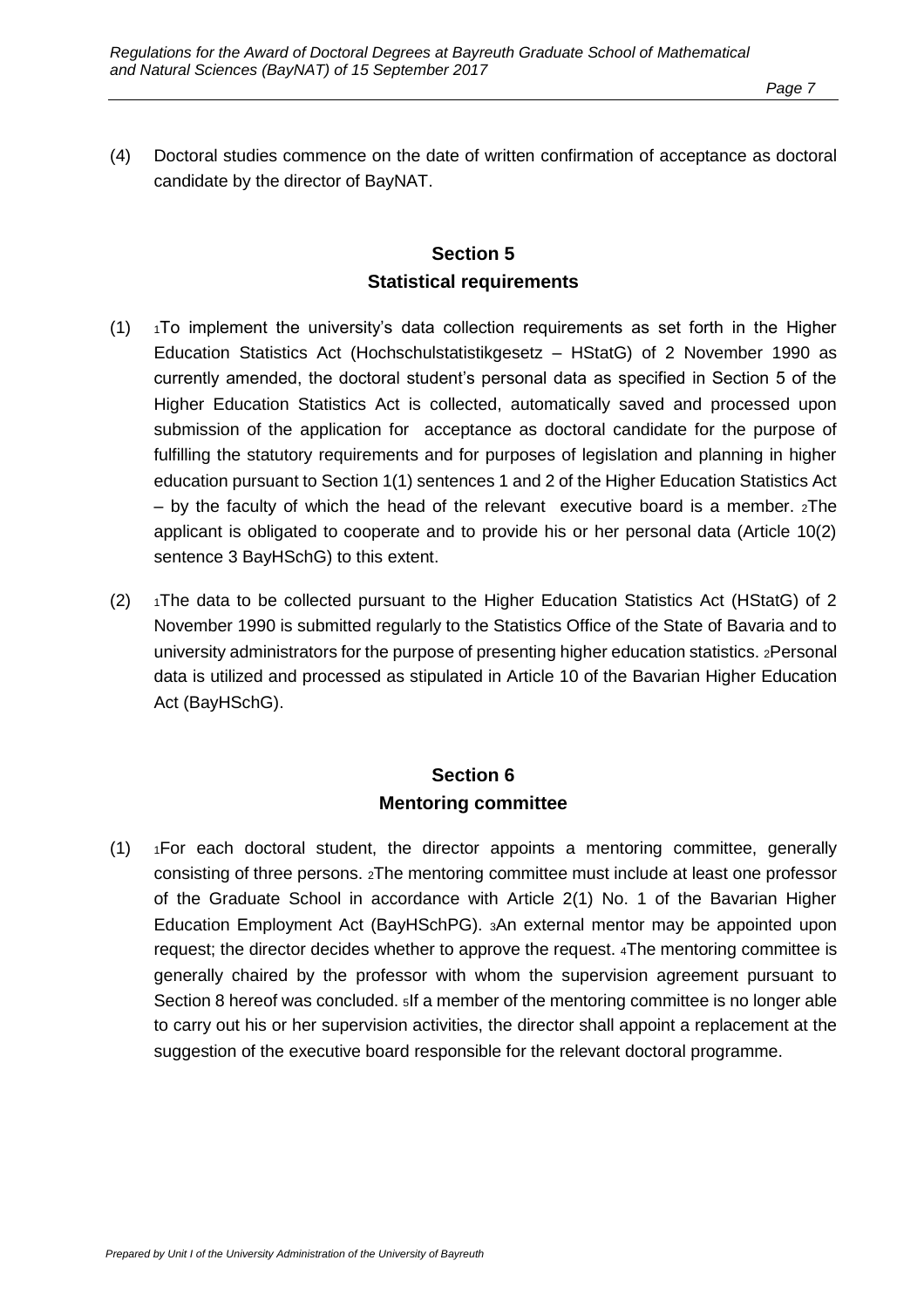$(2)$  1The mentoring committee is responsible for supervising the doctoral student in his or her research and in selecting courses and possible study abroad opportunities as well as for making suggestions relating to the approval of requirements stipulated by the doctoral programme. 2To this end, the mentoring committee meets with the doctoral student on a regular basis.

### **Section 7 Eligibility test for doctoral studies**

- (1) Unless otherwise provided for in the regulations of the doctoral programme concerned, applicants will be admitted to the eligibility test for doctoral studies if they have not met the requirements of Section 4(1) No. 1 hereof and
	- 1. have earned a relevant "Diplom" or "Magister" degree from a university of applied sciences (Fachhochschule) with a final grade of 2.0 or higher or have earned a relevant bachelor's degree from a university or a university of applied sciences with a final grate of 1.0 without exceeding the official duration of the programme;
	- 2. have written a bachelor's, "Diplom" or "Magister" thesis that was awarded a grade of "very good";
	- 3. have not failed a relevant eligibility test for doctoral studies or a similar test at another German institution of higher education;
	- 4. have participated in an advisory meeting with a lecturer appointed by the executive board who is entitled to administer examinations, whereby the lecturer must keep a record of the meeting.
- $(2)$  1Applications for admission to the eligibility test for doctoral studies must be submitted in writing to the head of the executive board. 2Applicants must include the following documents with their applications:
	- 1. documentation of having met the admission requirements specified in para. 1 Nos. 1, 2 and 4 above;
	- 2. a statement indicating whether the applicant has previously taken an eligibility test for doctoral studies or a similar test at another institution of higher education.

3Applicants may also submit additional documentation of any qualifications related to their fields of study that go beyond the requirements of the degree earned.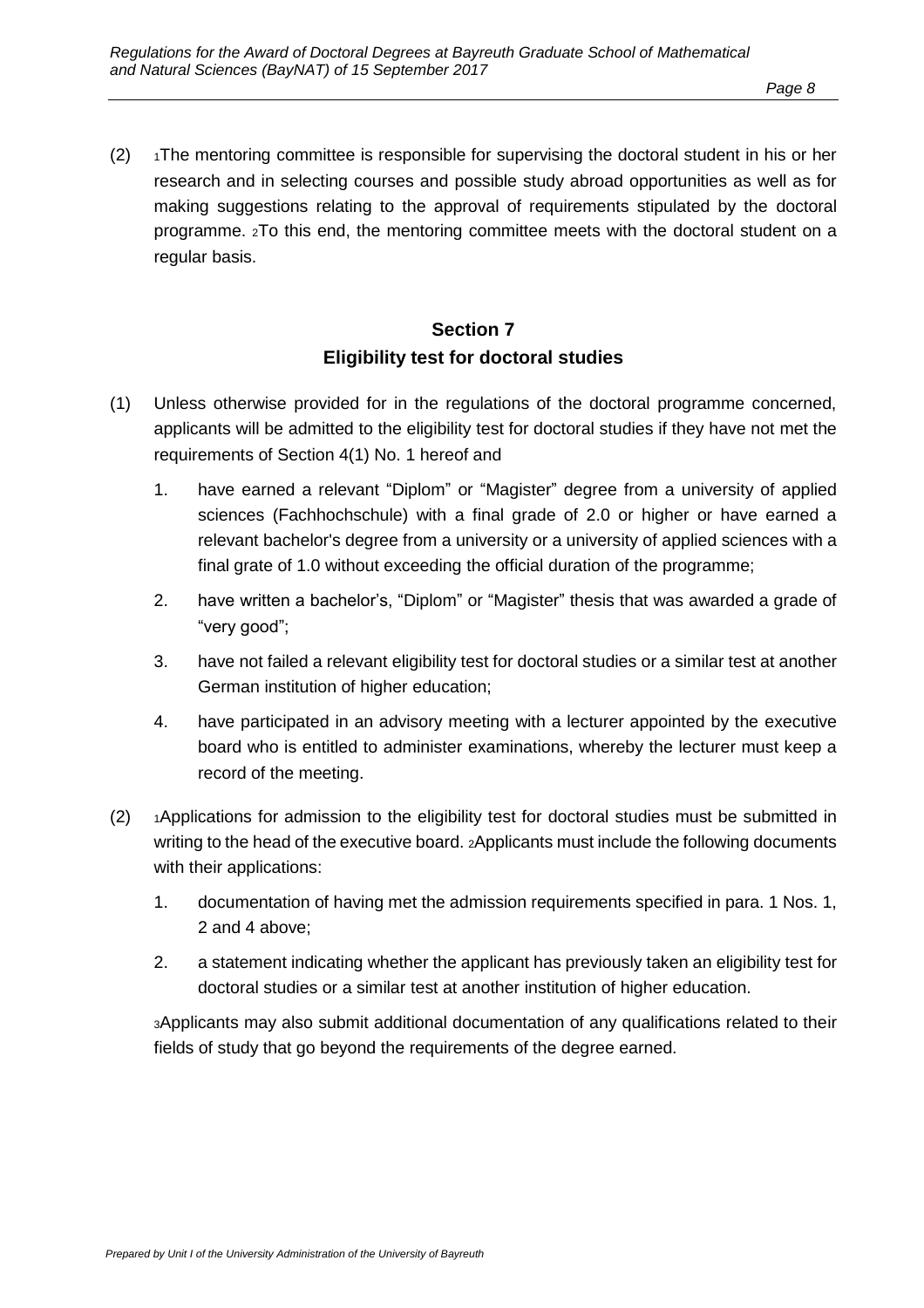- $(3)$  1The executive board of the respective doctoral programme is responsible for making the decision on admission. 2Admission is to be denied if
	- 1. the requirements for admission set forth in para. 1 above have not been met or
	- 2. the applicant has proven himself or herself unworthy of holding the title of "Doktor" through his or her conduct or
	- 3. the applicant has not provided all of the documentation specified in para. 2 sentence 2 above.
- (4) The applicant must prove by way of the eligibility test for doctoral studies that he or she has the subject-matter knowledge necessary for pursuing doctoral studies and is capable of conducting the necessary independent research.
- $(5)$  1Unless otherwise provided for in the regulations of the doctoral programme concerned, the eligibility test for doctoral studies consists of an oral examination before an examination committee lasting approximately one hour. 2The examination committee is composed of three lecturers from the relevant doctoral programme who are entitled to administer examinations. 3The head of the executive board of the doctoral programme appoints the examination committee and selects an examiner to chair the committee. 4He or she sets the examination date and invites the members of the examination committee and the applicant to the examination with one week's notice. 5Section 15(7) hereof applies accordingly.
- $(6)$  1The eligibility test of for doctoral studies is not graded.  $2$ The examination committee decides whether the applicant has met the requirements specified in para. 4 above. 3If it determines that the requirements have not been met, the eligibility test for doctoral studies is regarded as failed. 4A record of the examination must be prepared and signed by the chair and the examiners. 5Section 10(3) sentence 2 hereof applies accordingly.
- $(7)$  1A failed eligibility test for doctoral studies may be repeated once. 2The application for admission to a repeat eligibility test must be submitted within one year of notification of not having passed the test, unless the head of the executive board grants the applicant a grace period due to special circumstances or events outside of the applicant's control.
- (8) Once the applicant has passed the eligibility test and met the requirements specified in Section 4(1) Nos. 2 through 5 of these Regulations, he or she shall receive written confirmation from BayNAT of his or her admission to the doctoral programme.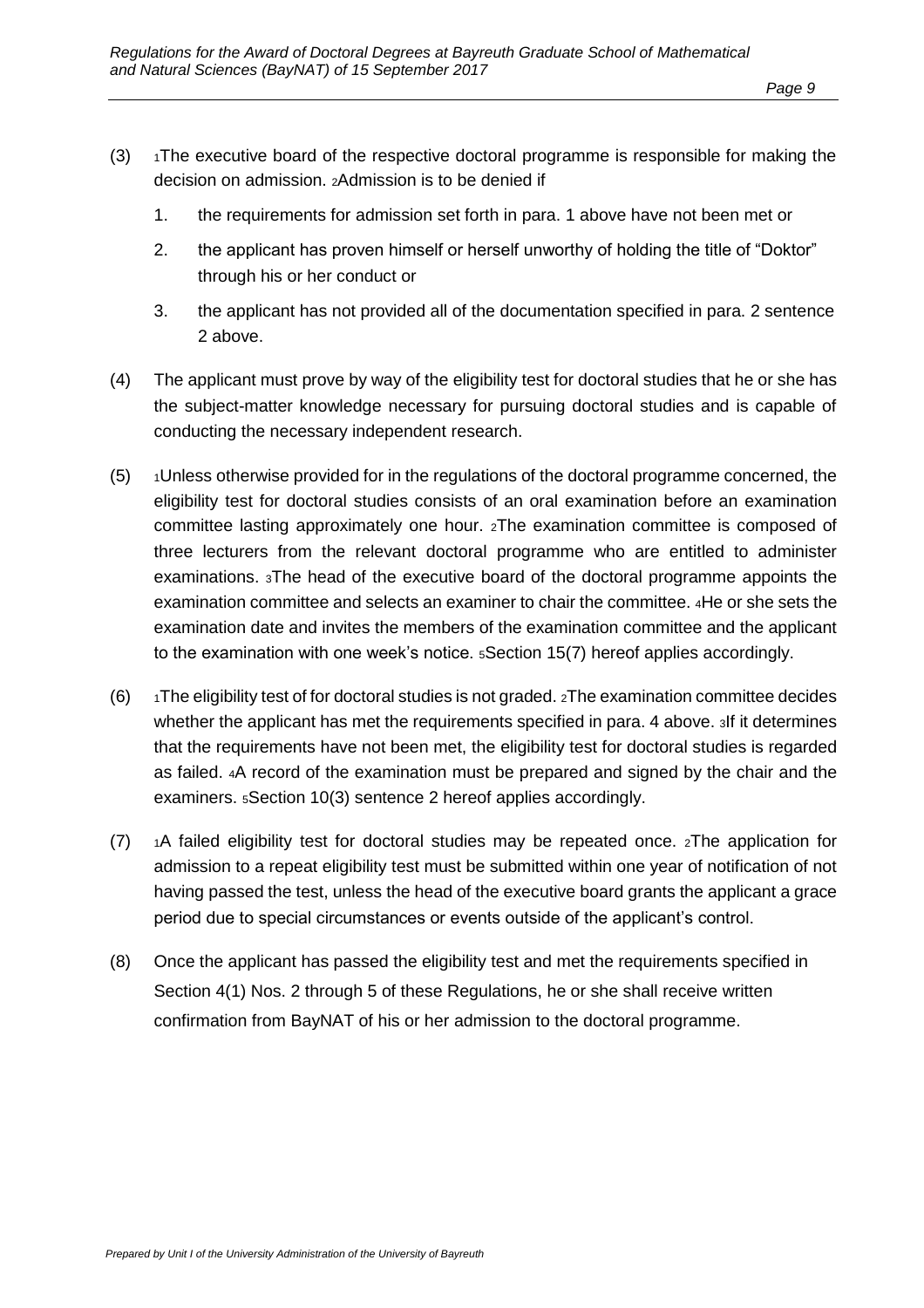#### **Section 8 Supervision and supervision agreement**

- $(1)$  1Doctoral studies are supervised by a lecturer entitled to administer examinations. 2The key aspects of the doctoral studies relationship are specified in a written supervision agreement between the applicant and this lecturer. 3The supervisor informs the executive board of the doctoral programme if the applicant terminates doctoral studies.
- $(2)$  1Should the supervisor cease to be a member the group of lecturers entitled to administer examinations pursuant to Section 2(1) hereof, the supervisor may continue his or her supervision activities for up to two years afterwards, provided he or she remains entitled to administer examinations in accordance with Article 62(1) of the Bavarian Higher Education Act (BayHSchG) in conjunction with Section 4 of the Higher Education Examiners Act (HSchPrüferV). 2In well-justified cases, the director of BayNAT may extend the time period pursuant to sentence 1 above by up to a maximum of two years .
- (3) If a supervisor is unable to continue supervising a student's doctoral research, the executive board of the doctoral programme will arrange for a continuation of supervision insofar as possible.
- $(4)$  1If doctoral studies are pursued in cooperation with a university of applied sciences (Fachhochschulen/HAW; Section 20 hereof), the thesis will be supervised on equal terms by the lecturers of the university of applied sciences and the university who are entitled to administer examinations, and the supervision agreement will be concluded jointly between those parties and the applicant. <sup>2</sup>Paras. 1 and 2 above apply accordingly.

#### **Section 9**

#### **Application for admission to the doctoral examination process**

1Applications for admission to the doctoral examination process must be submitted in writing to the director of BayNAT; acceptance as doctoral candidate is a prerequisite for submission. 2The application must include the following:

- 1. six identical copies of the student's thesis, which must fulfil the requirements of Section 12 hereof;
- 2. a summary in both German and English not to exceed 800 words, including the title, in a form specified by the director of BayNAT that is suitable for electronic distribution;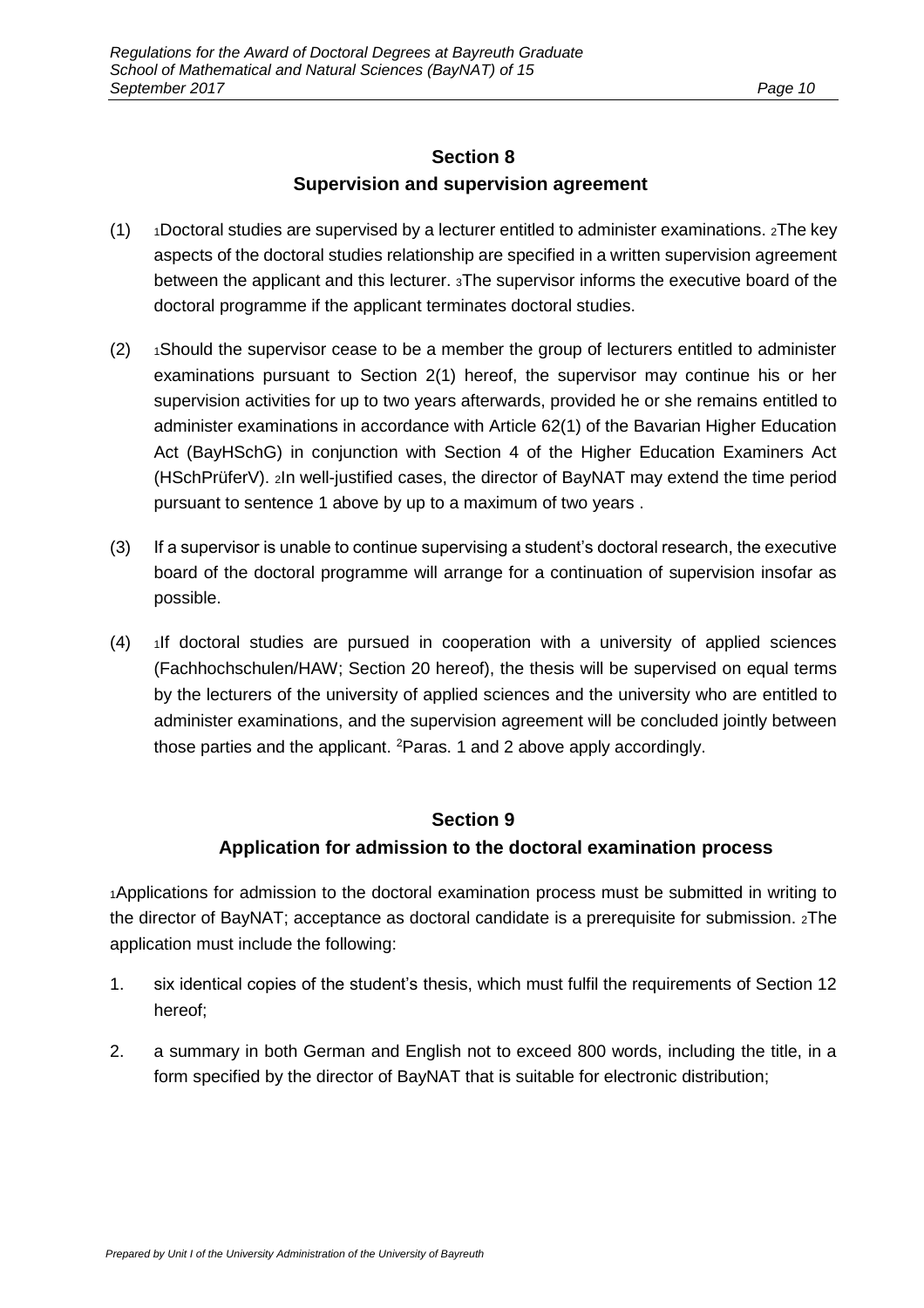- 3. a sworn statement from the doctoral student assuring that the thesis is the product of independent, self-directed study and does not rely on any sources or aids other than those specified (cf. Article 64(1) sentence 6 BayHSchG) as well as an updated statement to the effect that he or she has not previously submitted the thesis for the purpose of obtaining an academic degree and that he or she has never failed this or any other similar type of doctoral examination;
- 4. a statement indicating that no assistance has been received from professional thesis consultants/coaches or similar service providers, nor will recourse be taken to any such assistance in the future;
- 5. a CV from the doctoral student with particular emphasis on his or her educational path;
- 6. an official certificate of good conduct (amtliches Führungszeugnis). Applicants from outside of Germany may submit documentation deemed by the University of Bayreuth to be equivalent, such as an excerpt from the criminal registry of the applicant's home country, a certificate of good character or similar official documentation. If the doctoral student is registered as a student at Bayreuth University or is employed by the State of Bavaria, no certificate of good conduct is required.
- 7. an electronic copy of the thesis along with a statement of consent from the doctoral student permitting the electronic copy of the thesis to be subjected to a special review, taking account of the student's copyright and data protection rights;
- 8. a statement of consent from the applicant indicating that in the event of suspicion of academic misconduct, the university will be permitted to investigate the matter itself by conducting an internal review;
- 9. documentation of having met the requirements specified in the regulations of the doctoral programme concerned;
- 10. documentation of having met any other requirements according to Section 4(1) No. 1 hereof.

### **Section 10 Decision on acceptance as doctoral candidate and admission to the doctoral examination process**

(1) Acceptance as doctoral candidate must be denied if the requirements specified in Section 4(1) hereof have not been met.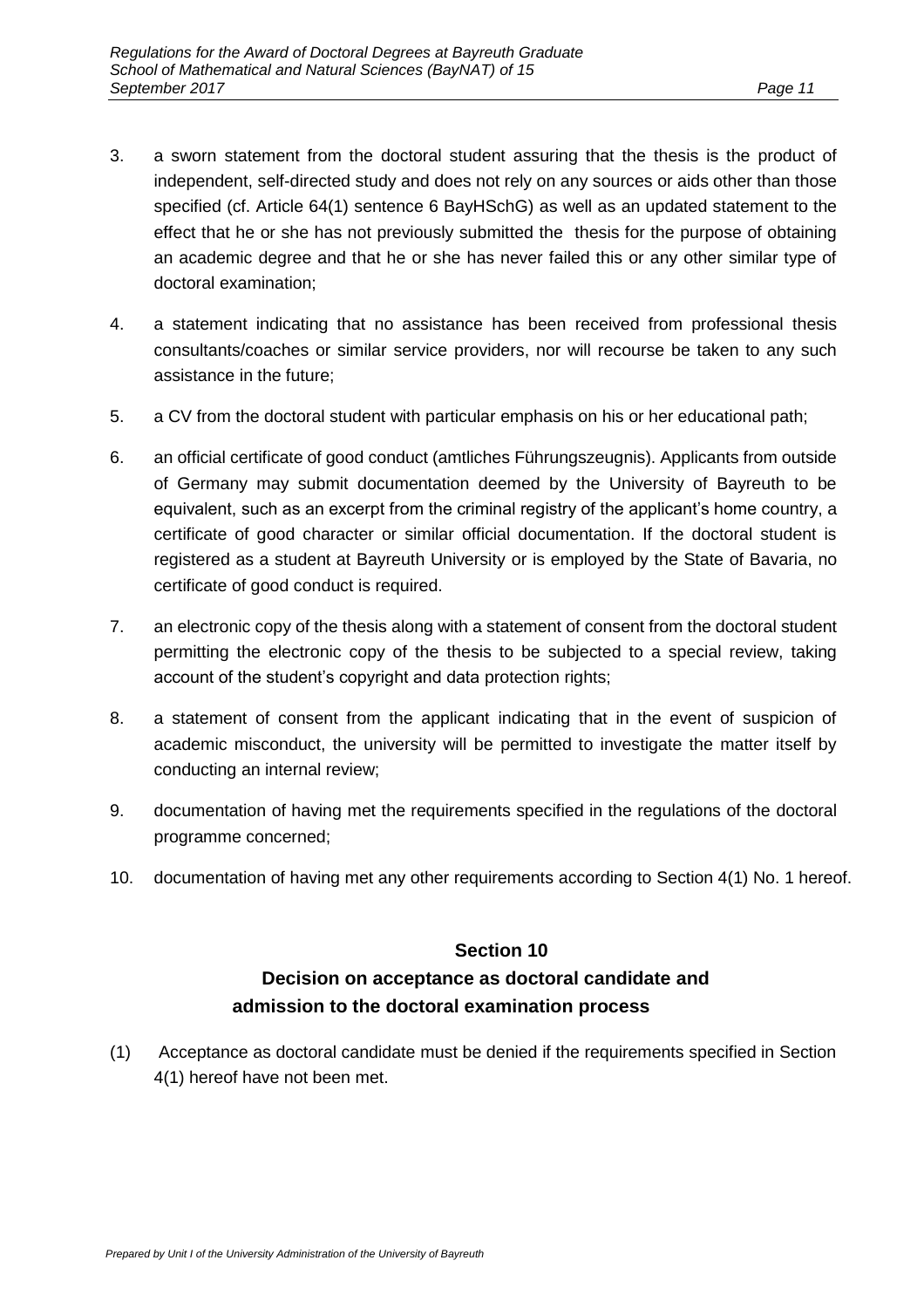- (2) Admission to the doctoral examination process must be denied if
	- 1. acceptance as doctoral candidate has not been granted; or
	- 2. the documentation required under Section 9 hereof is incomplete; or
	- 3. the doctoral student has proven himself or herself unworthy of holding the title of "Doktor" through his or her conduct.
- $(3)$   $1$ The executive board is expected to decide on the applications submitted by the applicant/the doctoral student within one month. 2The applicant/the doctoral student will be notified of decisions on applications for acceptance as doctoral candidate and to the doctoral examination process pursuant to Section 3(3) hereof. 3With respect to the doctoral examination process, the chair of the executive board is expected to strive to ensure that no more than four months pass between submission of the application for admission to the doctoral examination process and the final thesis defence.

### **Section 11 Withdrawal from the doctoral programme**

1A doctoral student may withdraw from the doctoral programme at any time prior to submission of the application for admission to the doctoral examination process. 2Withdrawal requests must be submitted in writing to the director of BayNAT. 3The director informs the student's mentors of the receipt of the withdrawal request and allows them to comment on the request within two weeks. <sup>4</sup>The supervision agreement is regarded as terminated once the director has confirmed the request following expiration of the two-week period.

### **Section 12 Thesis**

 $(1)$  1The thesis must be the product of the doctoral student's independent academic research and contribute to solving a problem in scientific research. 2It should present new scientific findings. 3The results achieved must be presented in a suitable form.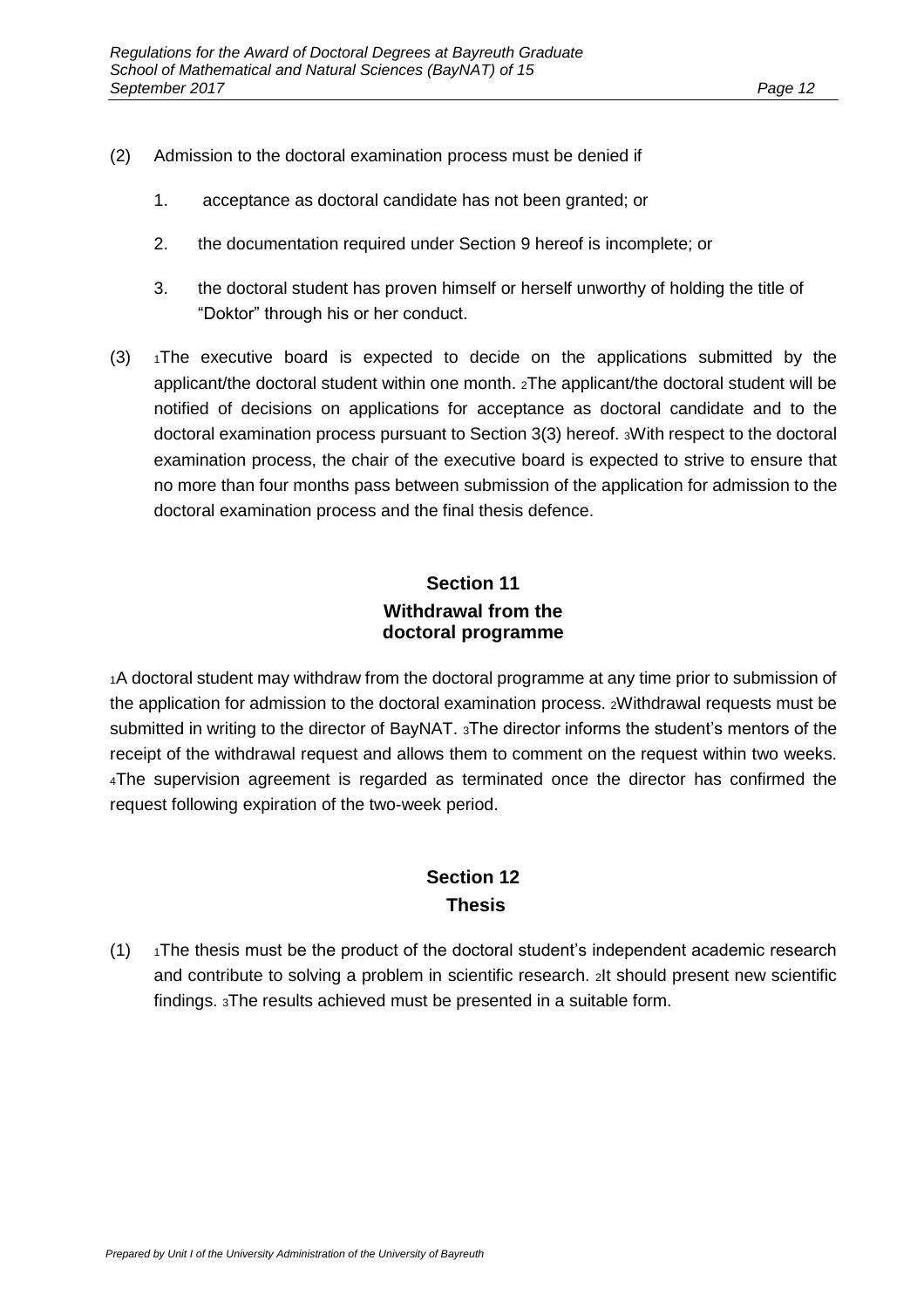- $(2)$  1The thesis must be signed and submitted in typescript; it must also be bound, paginated and contain a table of contents as well as a summary of no more than 800 words in both German and English that describes the problem studied and the findings obtained. 2All literature or other sources used must be disclosed in full; any wording that is a direct or near-direct quote must be indicated. 3The title sheet must indicate the title of the thesis and the fact that the work is a thesis as well as the name and place of birth of the doctoral student. 4The executive board of the doctoral programme may supply additional recommendations for the design of title sheets for theses written for its programme. 5The thesis must additionally be presented in electronic form, as specified by the director of BayNAT.
- (3) If a published study is submitted as a thesis, the relevant number of author's copies of the printed work may be submitted in lieu of typewritten copies.
- (4) <sup>1</sup>Individual research papers produced by the doctoral student may also be combined into a thesis (cumulative thesis). 2In this case, a thorough summary of the common theme of the individual papers should be included along with information on the doctoral student's own contribution. 3The executive board of the doctoral programme decides on the suitability of the cumulative thesis. 4The requirements may be set down in the regulations applicable to the doctoral programme.
- (5)  $\rightarrow$  1The thesis must be written either in German or English. 2In the event of cumulative theses, publications in both languages are permitted.

### **Section 13 Evaluation of the thesis**

(1) <sup>1</sup>After admittance to the doctoral examination process has been granted, the director of BayNAT immediately appoints – at the suggestion of the executive board of the doctoral programme – at least two lecturers to review the thesis, each of whom is entitled to administer examinations. 2One of the thesis reviewers must be a lecturer, entitled to administer examinations, in the doctoral programme concerned, and at least one of the reviewers must be a lecturer entitled to administer examinations in accordance with Article 2(1) No. 1 of the Bavarian Higher Education Employment Act (BayHSchPG). 3When doctoral studies are pursued in cooperation with a university of applied sciences (Fachhochschulen/HAW; Section 20 hereof), the standard procedure is to appoint two reviewers having equal rights, one from the university of applied sciences and one from the University.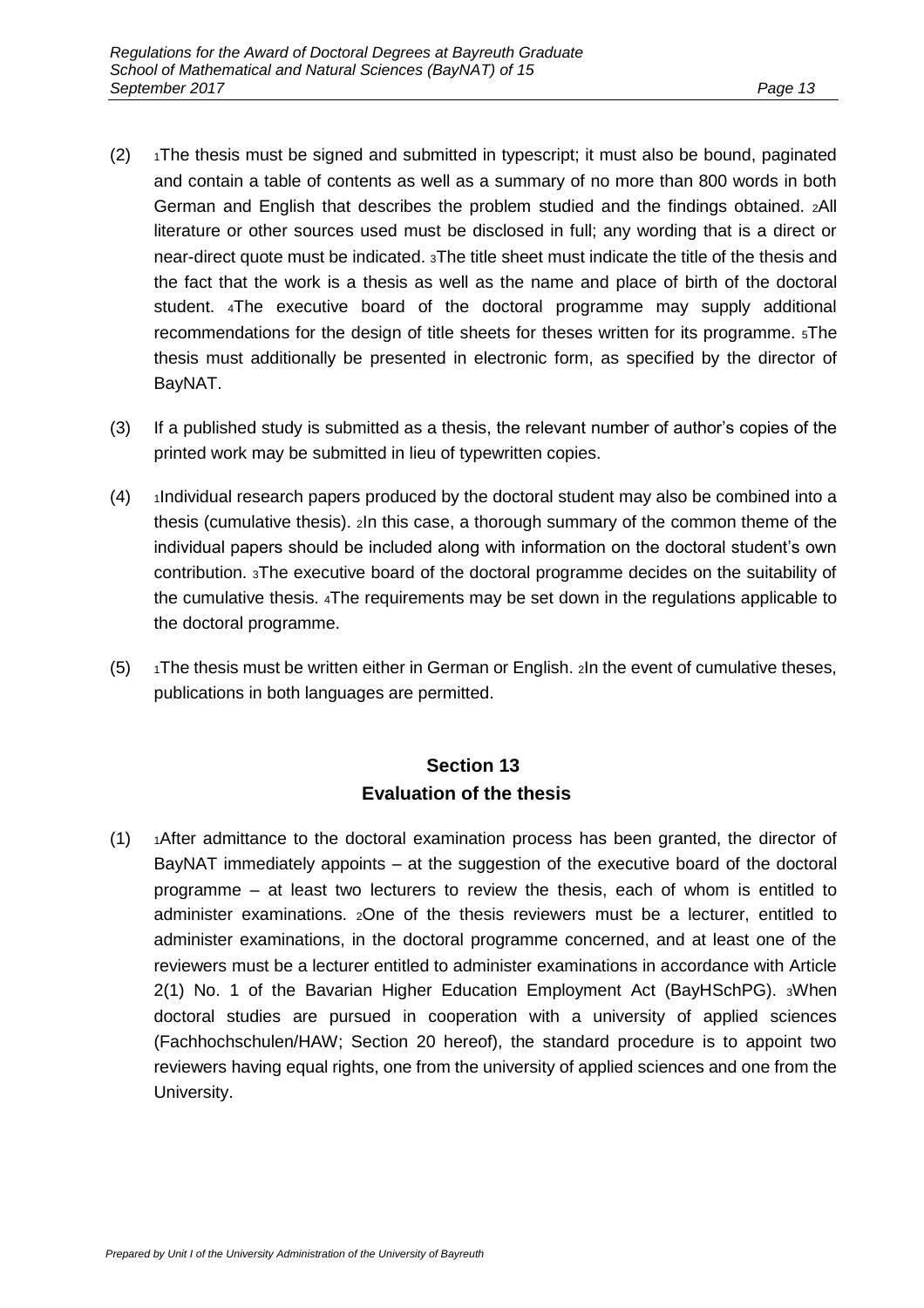(2)  $\rightarrow$  1Each of the reviewers submits his or her written opinion on the thesis – generally within one month of the student's admission to the doctoral examination process, or no later than within two months – and recommends acceptance or rejection of the thesis to the director. <sup>2</sup>Each reviewer assesses the thesis and rates it in accordance with the following scale:

| very good                                               | $= 1 = a$ work worthy of special recognition;                                |
|---------------------------------------------------------|------------------------------------------------------------------------------|
| good                                                    | $= 2 =$ an above-average work;                                               |
| satisfactory                                            | $=$ 3 = a work meeting the average requirements;                             |
| insufficient                                            | $=$ 4 = the work shows significant deficiencies and is overall<br>unsuitable |
| sIntermediate grades may be given (1.3, 1.7, 2.3, 2.7). |                                                                              |
| 4Special cases may warrant giving a grade of            |                                                                              |
| excellent                                               | an absolutely outstanding achievement.<br>$=$                                |
| 5Grades of "excellent" carry a numerical value of 0.    |                                                                              |

- $(3)$  1In the event the two reviewers issue grades that differ by more than one full grade, the director of BayNAT will appoint an additional reviewer at the suggestion of the executive board of the doctoral programme. 2The same applies if a reviewer suggests appointing an additional reviewer. 3If the thesis was assessed by more than one supervising person, the director will appoint an additional reviewer. 4If a thesis earns an overall grade of "excellent", the director may appoint an additional reviewer at the suggestion of the executive board of the doctoral programme concerned.
- (4) The director may at any time appoint additional reviewers in consultation with the executive board of the doctoral programme concerned.
- $(5)$  1The director notifies the BayNAT Graduate School members entitled to administer examinations in a suitable manner of receipt of the reviews and the grades issued by the reviewers. 2An abstract of the thesis is sent along with this notification. 3If a justified request is received, an electronic version of the thesis will be sent after consulting with the signatories of the supervision agreement, whereby all copyright and data protection rights must be observed. 4The director makes the thesis and the reviews available for inspection by the members of the BayNAT Graduate School for two weeks in the Dean's Office of the faculty responsible for the doctoral programme. 5The members of the BayNAT Graduate School may submit an opinion on or objection to the thesis to the director in writing within this inspection period. 6The executive board of the doctoral programme concerned consults on any opinions or objections submitted prior to the end of the inspection period. 7It gives the doctoral student and his or her supervisor the opportunity to comment. 8The executive board may then either reject the objection unanimously or return the thesis for modification, or it may obtain one or more additional reviews via the director.
- $(6)$  1If all reviewers recommend accepting the thesis and it is not returned by the executive board for revision, the thesis is accepted. 2If all reviewers reject the thesis, it is rejected. 3If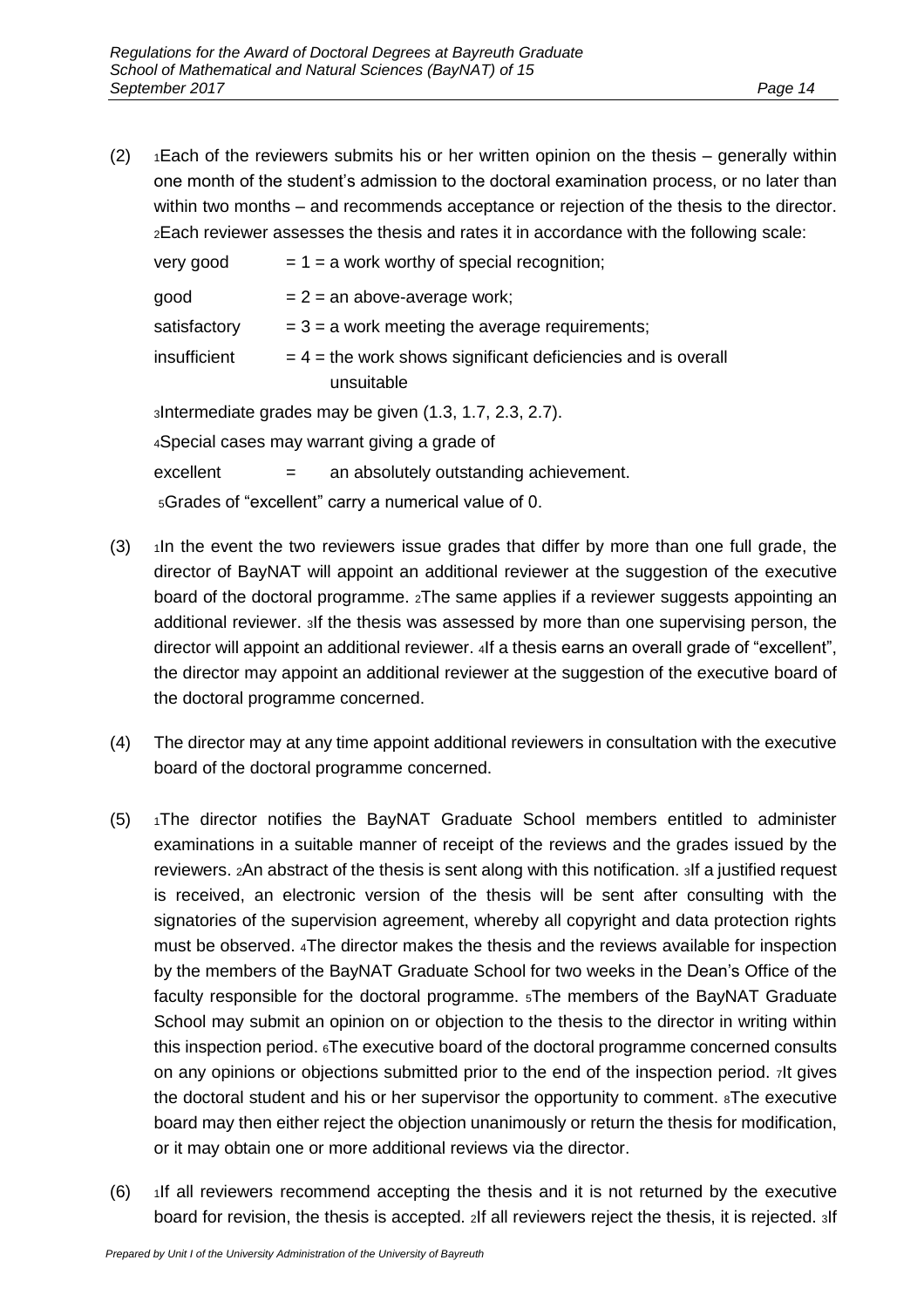the reviewers are unable to agree unanimously on acceptance or rejection of the thesis, the executive board decides. 4When assessing the thesis, the arithmetic mean of the individual grades awarded in the reviews is calculated and any digits in the resulting figure that follow the first digit after the decimal point are dropped without rounding. 5If this process results in a final grade worse than 3 for an accepted thesis, the thesis will be awarded a grade of 3.

- $(7)$  1If the thesis is rejected, the doctoral student may submit a new thesis within two years of the announcement of the rejection. 2Paras. 1 through 6 above apply to the further process. <sup>3</sup>If the doctoral student does not submit a new thesis within the period specified in sentence 1 above or if the new thesis is rejected, the doctoral examination process terminates without success. 4Section 10(3) sentence 2 hereof applies accordingly. 5The executive board may return a thesis that would have to be rejected to the doctoral student for revision. 6In this case, the doctoral student may submit a new thesis instead of undertaking the revision. <sup>7</sup>The revised or new thesis must be submitted to the executive board within the period specified in sentence 1 above.  $s$ Revised theses are assessed by the reviewers appointed for the original thesis, provided they are still available; paras. 1 to 6 above apply in other respects. 9If the doctoral student does not submit a revised or new thesis within the period specified, or if the revised or new thesis is also rejected, the doctoral examination process terminates without success. 10Section 10(3) sentence 2 hereof applies accordingly.
- $(8)$  1If the reviewers or the members of the executive board of the doctoral programme concerned find deficiencies in the thesis, but those deficiencies are not severe enough to justify rejecting the work, the doctoral student may be requested to make the corresponding corrections. 2When the required copies of the thesis are submitted, the reviewers confirm that the corrections have been made.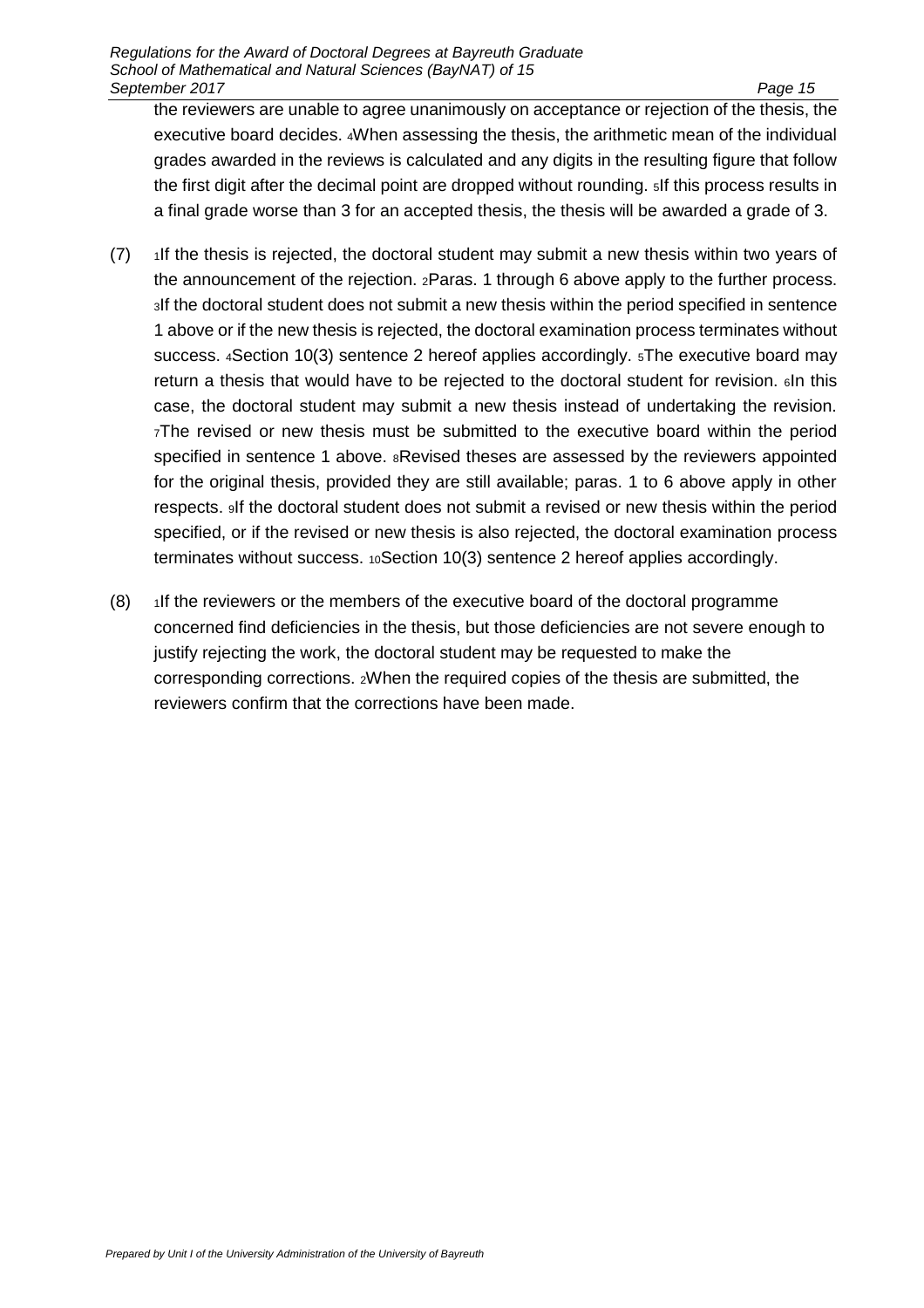### **Section 14 Board of examiners**

- $(1)$  1Within a reasonable period after acceptance of the thesis pursuant to Section 13(6) of these Regulations, a thesis defence (Section 15 hereof) is held before the board of examiners. 2The board of examiners is made up of the following individuals:
	- 1. a lecturer entitled to administer examinations in accordance with Article 62 of the Bavarian Higher Education Act (BayHSchG) – who may not be a reviewer – as chair;
	- 2. the reviewers, whereby the participation in the thesis defence of reviewers within the meaning of Section 13(3) and (4) hereof is voluntary;
	- 3. an additional lecturer entitled to administer examinations within the meaning of Section 2 hereof.

<sup>3</sup>If a reviewer according to sentence 2 No. 2 above is prevented from taking part in the further process and this results in fewer than two reviewers being involved, a lecturer entitled to administer examinations according to Section 2 hereof will be appointed as a member of the board of examiners to replace this reviewer.

 $(2)$  1The director appoints the chair and the other members of the board of examiners at the suggestion of the executive board immediately after acceptance of the thesis. 2The doctoral student is informed of the composition of the board of examiners in writing.

### **Section 15 Thesis defence**

- (1) The thesis defence involves an academic discussion of the thesis and related subject areas.
- $(2)$  1The date of the thesis defence is set by the director in consultation with the chair of examiners. 2The doctoral student and the members of the board of examiners must be invited to the thesis defence in writing at least 14 days in advance. 3The executive board may specify a shorter period in consultation with the applicant.
- $(3)$  1The thesis defence lasts for no less than 60 and no more than 120 minutes and is open to the entire university. 2It is conducted in either German or English. 3The thesis defence is divided into a presentation on the thesis lasting approximately 20 to 30 minutes (maximum) and an academic discussion. 4It is headed by the chair of examiners. 5In addition to the members of the board of examiners, all lecturers entitled to administer examinations within the meaning of Section 2 hereof are invited to attend the thesis defence. 6The doctoral student has one week after the invitation has been issued to decide whether he or she wishes to exclude the public. 7The supervisor pursuant to Section 8 hereof may petition to exclude the public if issues involving patent rights will be addressed.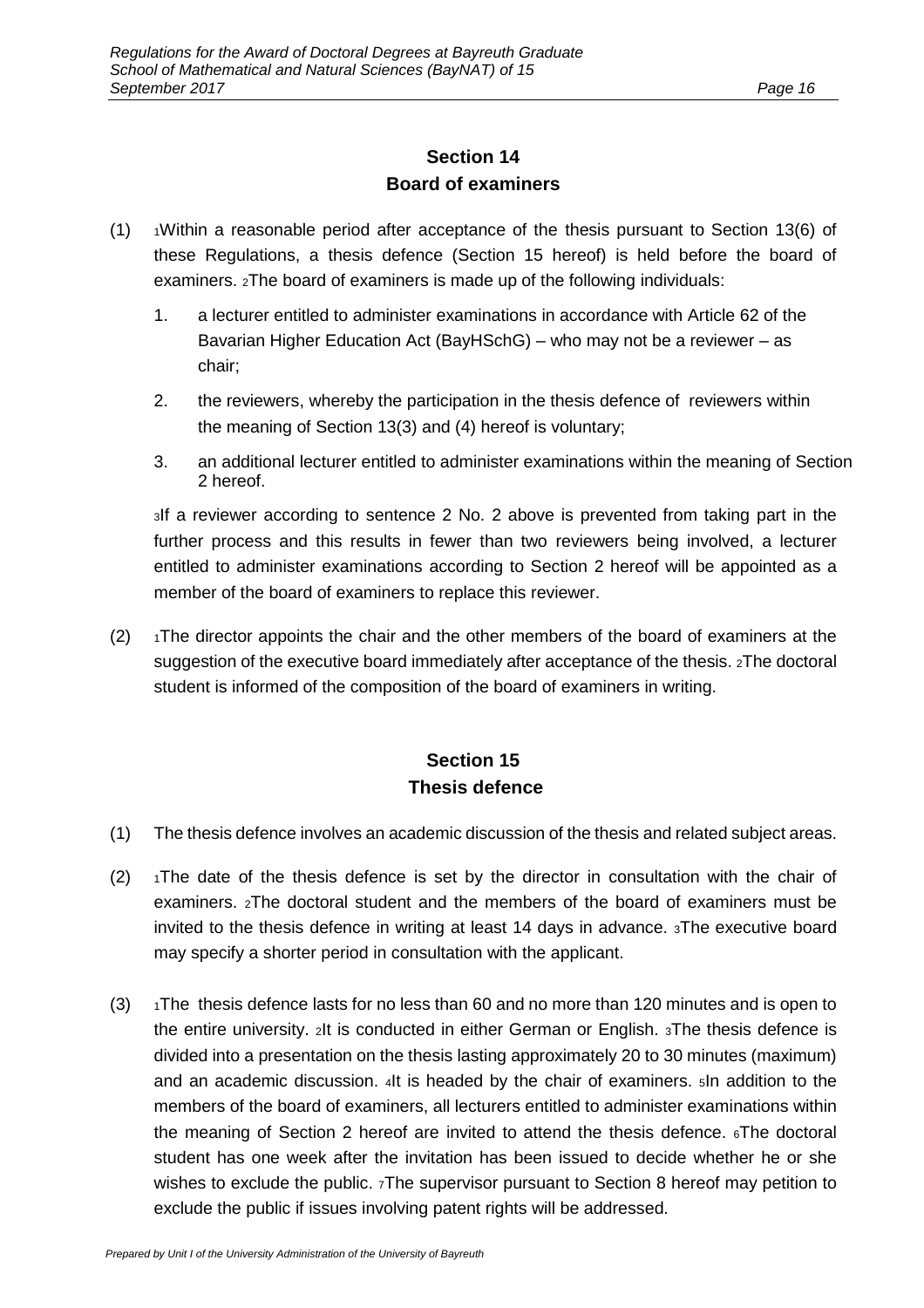- $(4)$  1The thesis defence is graded on the basis of a joint discussion between the examiners that is not open to the public, and in accordance with the scale pursuant to Section 13(2) sentences 2 to 5 hereof. 2To assess the thesis defence, the arithmetic average of the individual grades awarded is calculated, and any digits of the resulting figure that follow the first digit after the decimal point are dropped without rounding. 3To pass the thesis defence, the doctoral student must attain a grade of at least "satisfactory" (3.0).
- $(5)$  1A written record of the thesis defence must be prepared; it must describe the order of events and the calculation of the final grade for the doctorate. 2The record must include the following information:
	- 1. the date of the thesis defence;
	- 2. the names of the chair and the other examiners;
	- 3. the name of the doctoral student;
	- 4. the subject matter of the examination;
	- 5. the grade awarded for the thesis and the thesis defence as well as the final grade for the doctorate pursuant to Section 16 hereof.

<sup>3</sup>The written record must be signed by the chair and the examiners.

 $(6)$  1If the doctoral student does not pass the thesis defence, it may be repeated once. <sup>2</sup>Applications for repeat defences must be submitted to the director within one year of notification of not having passed the thesis defence. 3In exceptional cases, the director may permit a second repetition of the failed thesis defence in consultation with the executive board; the doctoral student must submit any such application within six months of notification of having failed the thesis defence a second time. 4The doctoral examination process is terminated without success if the doctoral student does not submit an application for a repeat thesis defence within the periods specified in sentences 2 and 3 above, if the executive board does not permit the thesis defence to be repeated a second time or if the doctoral student does not pass the second time either; Section 10(3) sentence 2 hereof applies accordingly.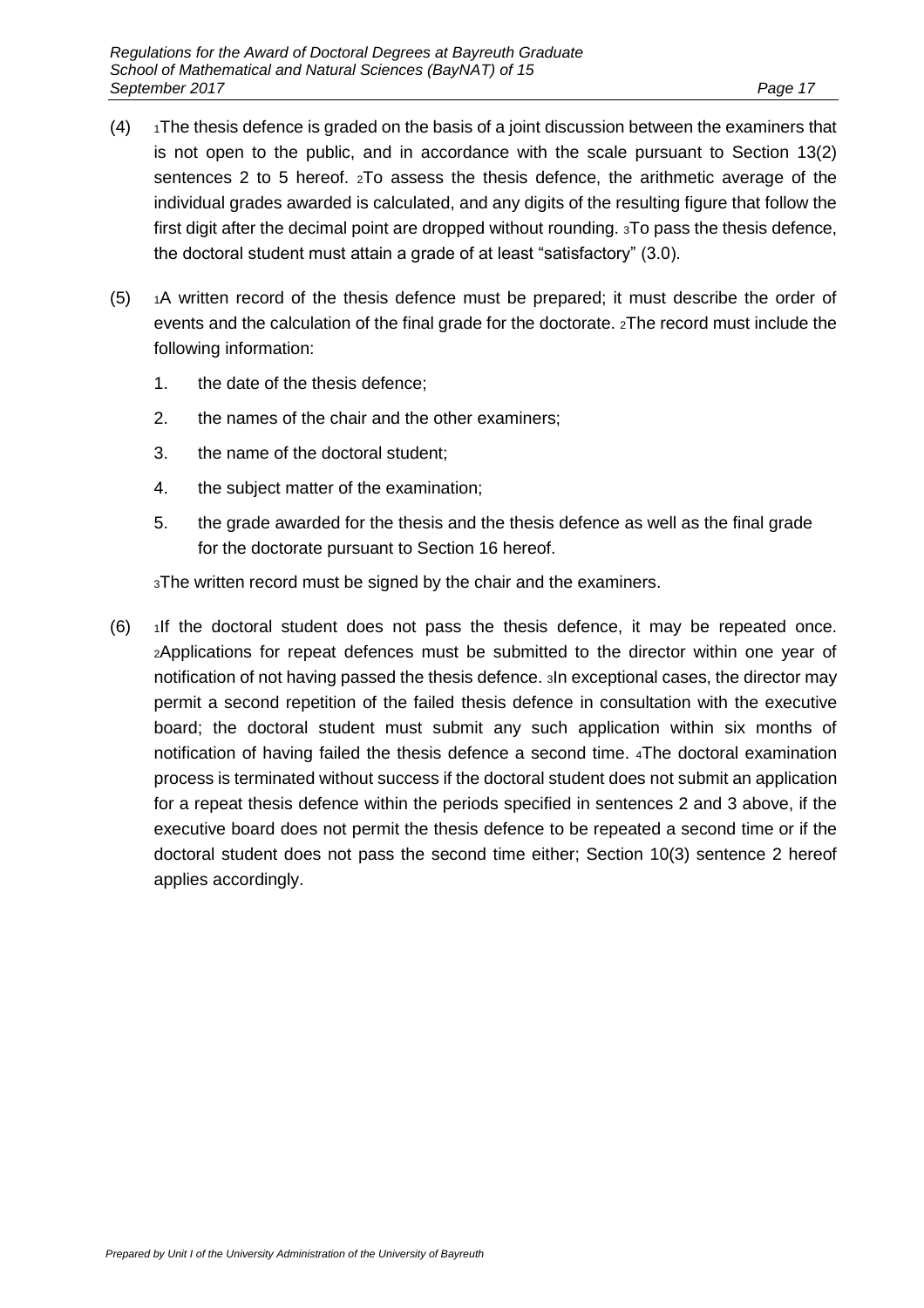$(7)$  1If the doctoral student does not appear at the thesis defence or withdraws from the defence after it has commenced, he or she must notify the director of the reasons for his or her nonappearance or withdrawal immediately in writing and ensure that such reasons are credible. <sup>2</sup>In the event of illness on the part of the doctoral student, the director may require that a medical doctor's attest be presented. 3If the reasons for the non-appearance or withdrawal are beyond the control of the doctoral student, the director will set a new date pursuant to para. 2 above. 4If the doctoral student does not immediately notify the director of the reasons for his or her non-appearance or withdrawal pursuant to sentence 1, or does not ensure that such reasons are credible, or bears responsibility for the non-appearance or withdrawal, the thesis defence is regarded as failed; Section 10(3) sentence 2 hereof applies accordingly.

### **Section 16 Final grade for the doctorate**

- (1) If the doctoral student passes the thesis defence, the board of examiners calculates a final grade for the doctorate.
- $(2)$  1The final grade for the doctorate is calculated as follows: First, the arithmetic average of the grades awarded for the thesis and the grades awarded for the thesis defence is computed for each separately. 2The two resulting figures are cut off after the first decimal place without rounding. 3Next, the figure for the thesis is doubled, added to the (unchanged) figure for the thesis defence, and divided by three. 4The resulting total is cut off after the first decimal place without rounding. 5The following assessment scale applies to the final grade:
	- 0 summa cum laude (with highest honours)
	- 0.1 to 1.5 magna cum laude (with great honour)
	- 1.6 to 2.5 cum laude (with honour)
	- 2.6 to 3.0 rite (duly conferred)
- (3) The final grade will be communicated to the doctoral student upon conclusion of the thesis defence by the chair of examiners.
- $(4)$  1The director will provide the doctoral student with a temporary certificate indicating the result of the examination, if successful. 2The temporary certificate does not entitle the doctoral student to bear the title of "Doktor".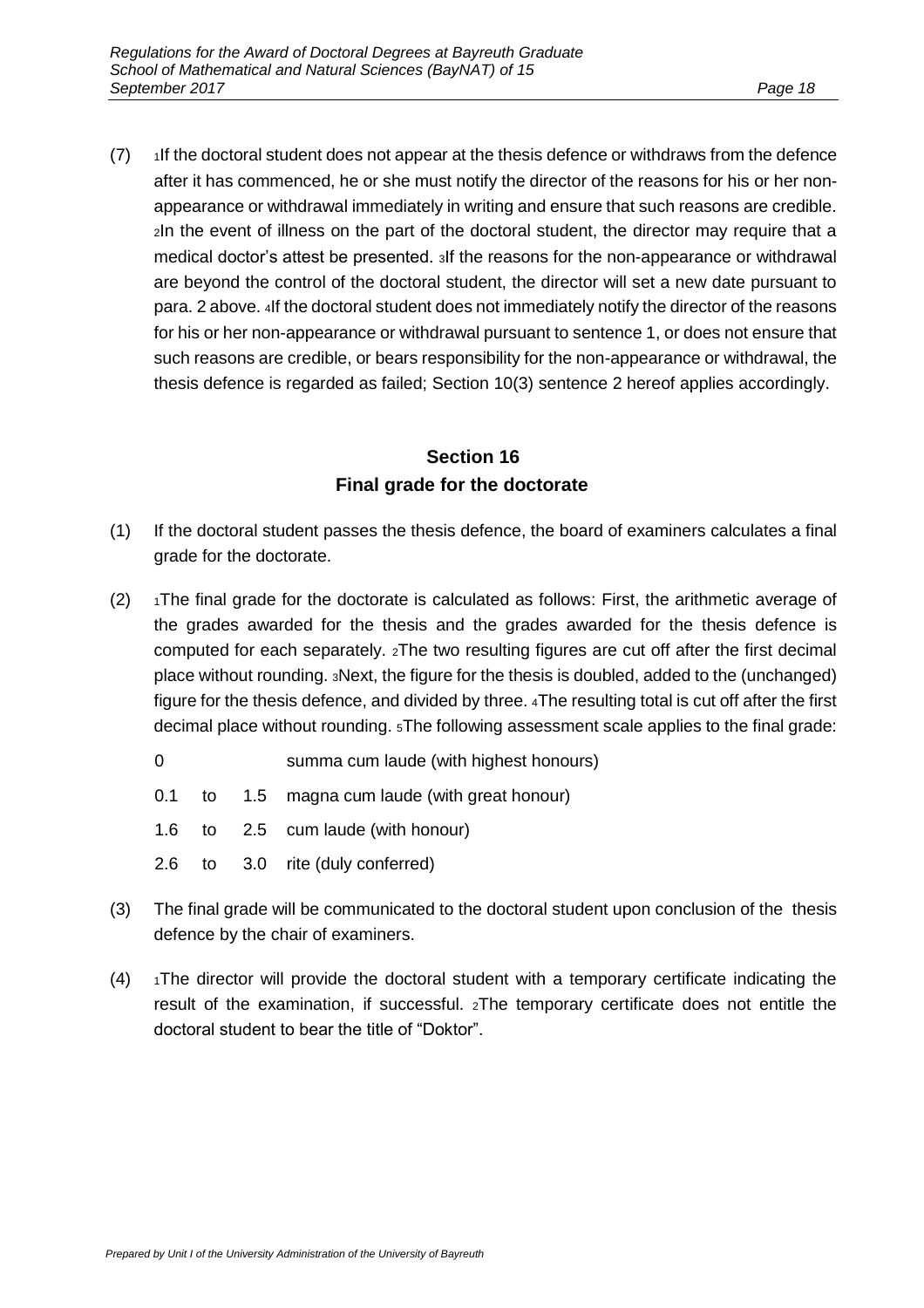### **Section 17 Publication of the thesis**

- $(1)$  1The doctoral student must make the thesis available to the scientific community by reproduction and distribution. 2Works that have already been published pursuant to Section 12(3) hereof need not be republished.
- $(2)$  1For publication purposes, the doctoral student must deliver the prescribed number of copies to the director at no charge within one year of the thesis defence in accordance with the type of publication selected by the doctoral student. 2The following types of publication are available:
	- 1. 40 copies as books or photo prints for distribution purposes;
	- 2. 6 copies if the thesis is to be published in predominantly unabridged form in a scientific journal;
	- 3. 6 copies if a commercial publisher takes responsibility for distribution via the book trade. The publication must bear an ISBN or ISSN number, and the reverse side of the title page must designate the work as a thesis and specify the thesis location.
	- 4. 3 bound and printed copies and one electronic version whose data format and type of data transmission must be coordinated with the University Library of the University of Bayreuth. The publication must include an abstract in German and English. The doctoral student must provide written assurance that the electronic version corresponds with the accepted thesis, including the revisions pursuant to Section 13(8) hereof, and grant the University Library of the University of Bayreuth and the Deutsche Digitale Bibliothek (DDB) the right to store this version, to publish it in data networks for an unlimited period and to allow other databases to access it. The doctoral student is obligated to review the metadata and the electronic version of his or her thesis for completeness, accuracy and readability after processing by the university library. Submission of files that do not meet the required specifications for file format and data transmission will not count as publication.
- (3) The doctoral student must give the University of Bayreuth written permission to publish including in data networks – his or her name, the topic of the thesis, the thesis abstract, the date of submission and the date of the thesis defence; in the event he or she has selected a publication type pursuant to para. 2(1) above, the doctoral student must also assign the right to produce and distribute additional copies of the thesis.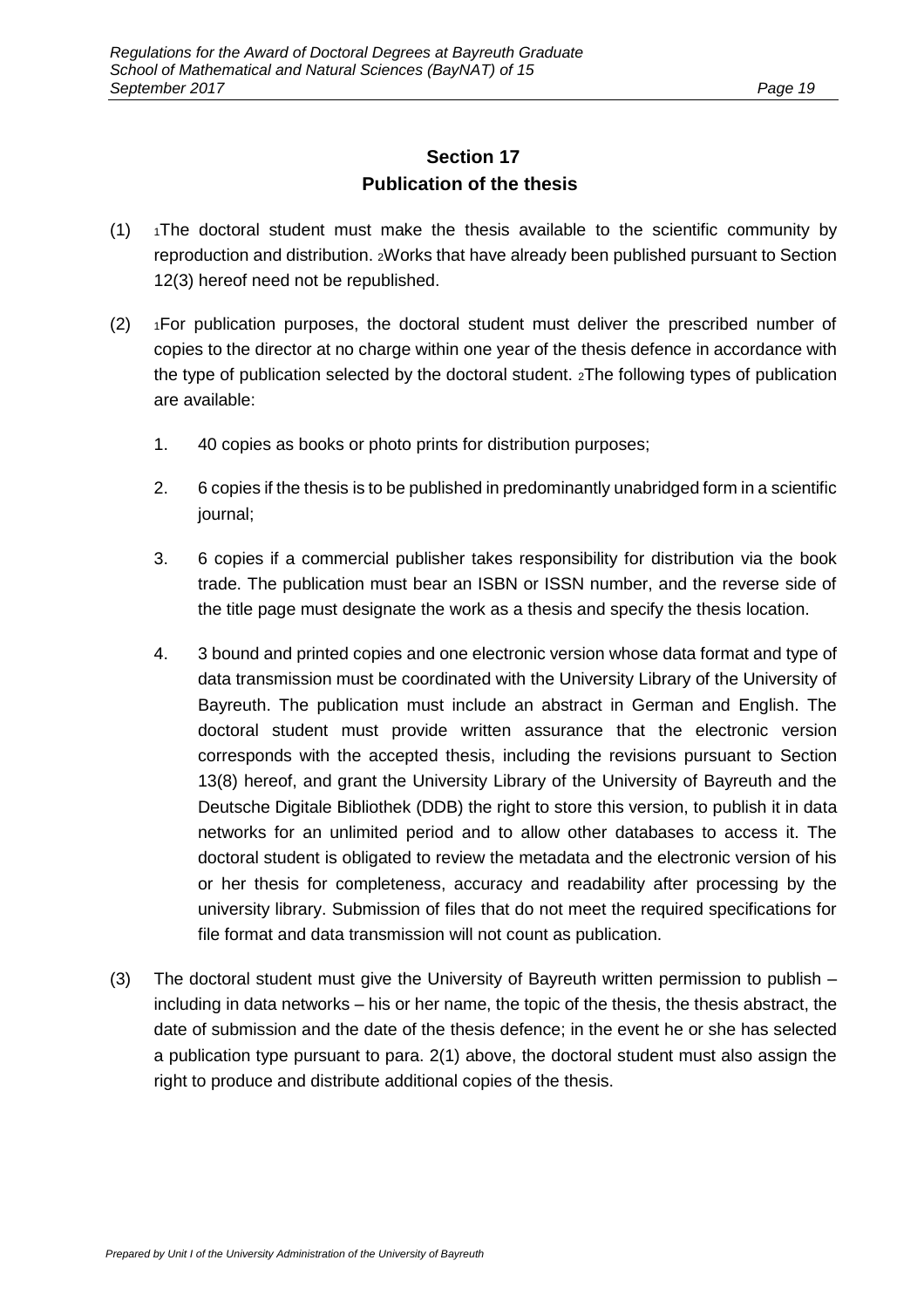- (4) Upon request by the doctoral student, the executive board may extend the deadline for delivering the required copies.
- $(5)$  1If the doctoral student fails to meet the deadline for delivery of the required copies for reasons for which he or she is accountable, all rights acquired through successful completion of the examination process will be extinguished. 2Section 10(3) sentence 2 hereof applies accordingly.
- (6) In the event of para. 2 Nos. 2 and 3 above, the director may deem the delivery deadline to have been met if publication of the thesis and delivery of the required copies appears sufficiently certain based on a binding statement from the editor of the journal or from the publisher.

### **Section 18 Doctoral diploma and conferral of the doctoral degree**

- $(1)$  1If the requirements of Section 17 hereof have been fulfilled, BayNAT will issue a diploma in German as documentation of having passed the thesis defence. 2An English translation will be additionally prepared.
- $(2)$  1The diploma confirms the successful completion of doctoral studies and includes
	- the name of the University and BayNAT;
	- the full name of the degree holder and his or her date and place of birth;
	- the academic degree awarded;
	- the title of the thesis;
	- the date of the thesis defence;
	- the final grade for the doctorate;
	- the name and signature of the President of the University of Bayreuth and the director of BayNAT;
	- the seal of the University of Bayreuth.

<sup>2</sup>In the case of doctoral studies pursued in cooperation with a university of applied sciences (Fachhochschulen/HAW; Section 20 hereof), the name of the university of applied sciences must also be indicated. 3The diploma date is the date of the thesis defence.

 $(3)$  1The diploma will be handed out by the director together with the English translation. 2Once the diploma has been handed over, the doctoral programme is completed and the doctoral degree is conferred; the student has earned the right to bear the title of "Doktor" in accordance with Section 1 hereof.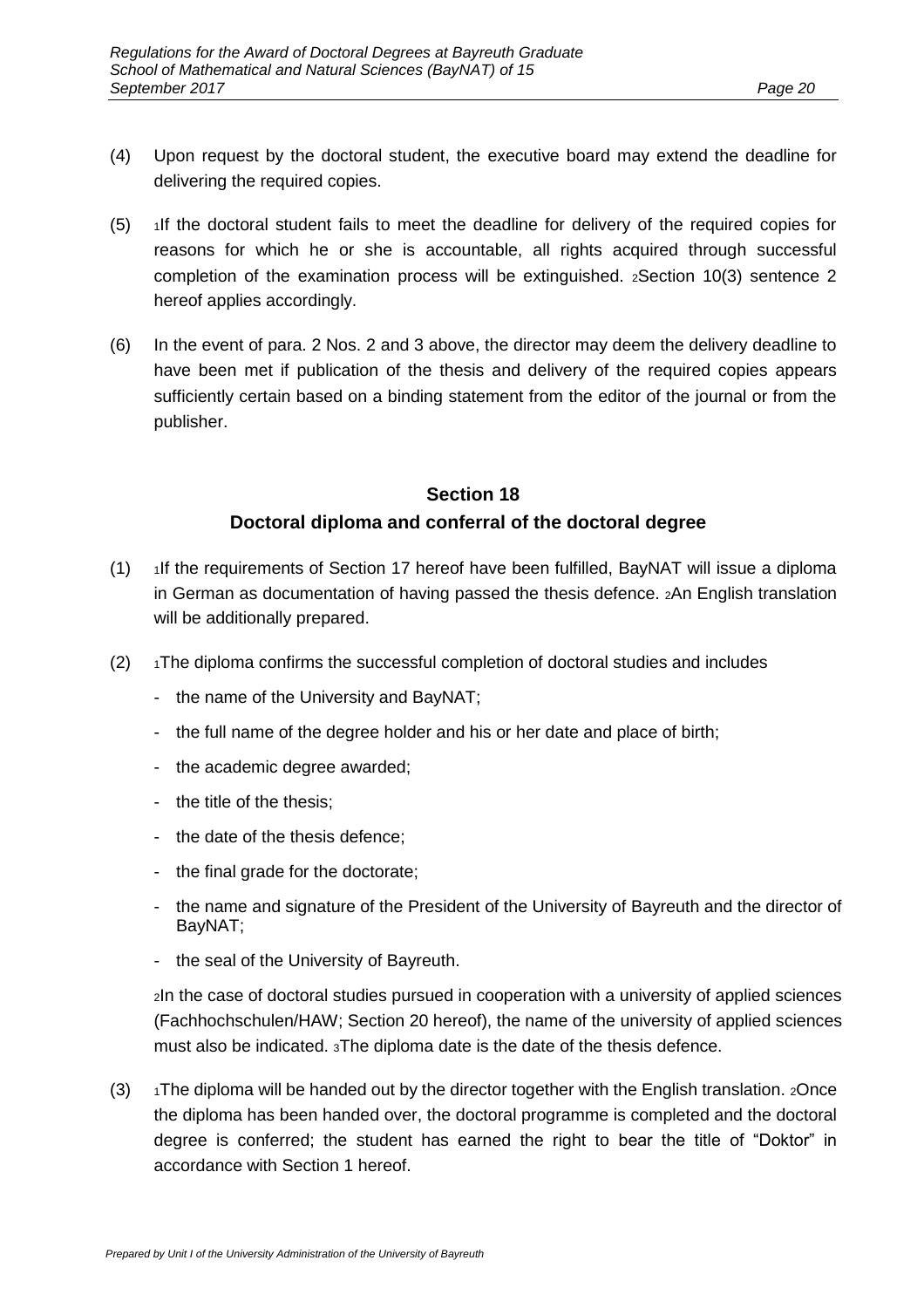### **Part III: Award of honorary doctoral degrees**

### **Section 19 Award of honorary doctoral degrees**

- $(1)$  1The process of conferring an honorary doctoral degree is initiated upon submission of a substantiated proposal by at least three BayNAT professors pursuant to Article 2(1) sentence 1 No. 1 of the Bavarian Higher Education Employment Act (BayHSchPG). 2The proposal must be submitted in writing to the director of BayNAT.
- $(2)$  1The director passes the proposal on to the chairs of the executive boards of the BayNAT doctoral programmes and calls a meeting with them. 2The meeting of the chairs of the executive boards of BayNAT's doctoral programmes appoints at least two BayNAT professors pursuant to Article 2(1) sentence 1 No. 1 of the Bavarian Higher Education Employment Act (BayHSchPG) who are related in their academic discipline to evaluate the scientific and academic achievements attained by the individual to be honoured. 3The reviews should be completed within two months. 4Once the reviews are available, the proposal and the reviews are laid out for inspection in the Dean's Office of Faculties I and II of the University of Bayreuth for eight weeks, where they are available to all BayNAT lecturers entitled to administer examinations. 5The director informs all BayNAT lecturers entitled to administer examinations of the start of the display period.  $\epsilon$ The lecturers may submit their written opinions within this display period.
- $(3)$  1The meeting of the chairs of the executive boards of the BayNAT doctoral programmes decides on the award of the honorary doctoral degree. 2The decision takes the professors' reviews into account as well as any opinions submitted pursuant to para. 2 sentence 3 above.
- $(4)$  1The President and the director confer the doctoral degree by presenting a diploma to the individual receiving the honour. 2The diploma must identify the scientific and academic achievement of the individual on whom the honour is bestowed.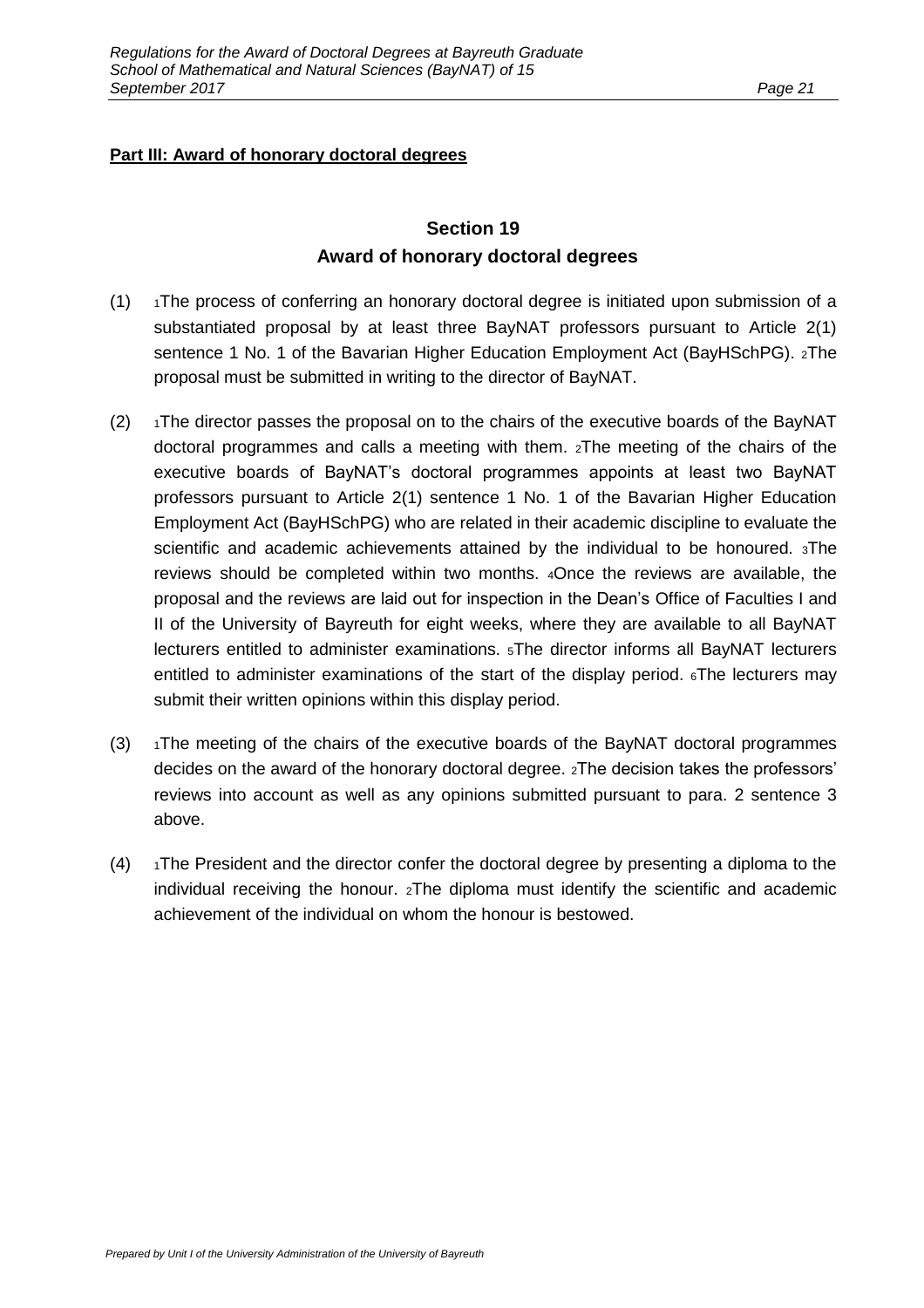#### **Part IV: Cooperation with universities of applied sciences (HAWs)**

#### **Section 20**

#### **Cooperation with universities of applied sciences (Fachhochschulen/HAWs)**

<sup>1</sup>Within the framework of these Regulations for the Award of Doctoral Degrees, BayNAT enables participation in doctoral studies in cooperation with universities of applied sciences (Fachhochschulen/HAWs) and the award of joint doctoral degrees based on the agreement of 19 October 2015 by and between Bavarian institutions of higher education. 2The University of Bayreuth is the institution in charge where cooperative doctoral studies and the conferral of joint degrees are concerned.

#### **Part V: Binational doctoral studies**

### **Section 21 General**

- $(1)$  1The degree of "Doktor" may also be awarded when supervision occurs in cooperation with an academic institution outside of Germany (partner institution). 2The prerequisites for this are as follows:
	- 1. that an agreement on binational, joint supervision of doctoral studies approved by the director and the executive board has been concluded with the partner institution;
	- 2. that the partner institution is entitled to confer doctorate degrees pursuant to its national legislation and the degrees to be conferred by this institution would be recognized in the area of applicability of the German Higher Education Framework Act (Hochschulrahmengesetz – HRG);
	- 3. that the doctoral student has met the requirements for acceptance as doctoral candidate and for admission to the doctoral examination process pursuant to these Regulations for the Award of Doctoral Degrees (Sections 4, 9 and 10 hereof) as well as pursuant to the relevant regulations issued by the partner institution.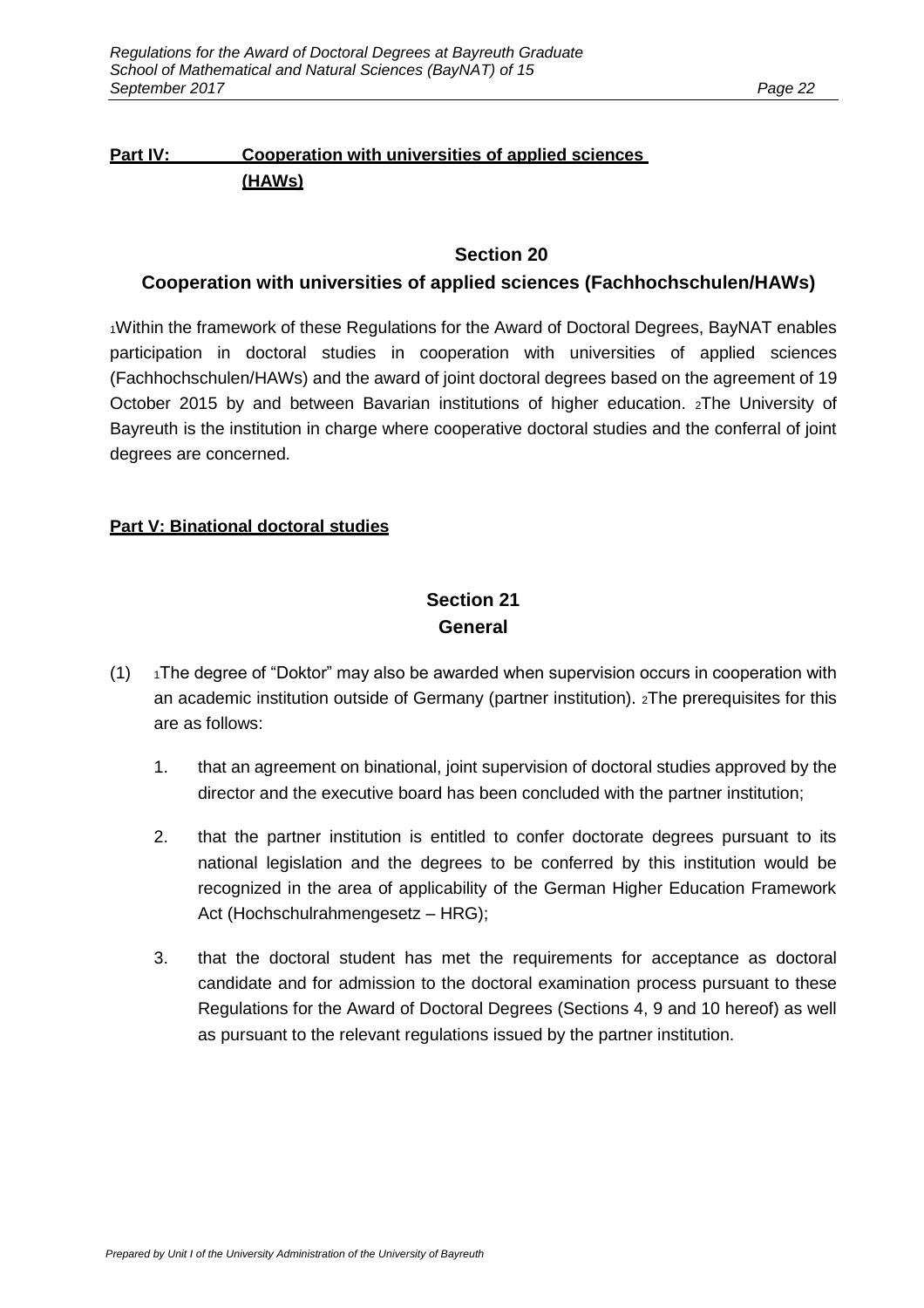- $(2)$  1The thesis is supervised jointly by one supervisor pursuant to Section 8(1) hereof and one member of the partner institution entitled to administer examinations in accordance with that institution's regulations, and can be submitted to BayNAT or to the partner institution. 2The specific terms of the joint supervision are governed by the agreement referred to in para. 1 sentence 2 No. 1 above. 3Any theses submitted to one of the educational institutions concerned, and either accepted or rejected prior to conclusion of an agreement in accordance with para. 1 sentence 2 No. 1 above, cannot be used for the purposes of a joint doctoral examination process.
- (3) The thesis will be graded in accordance with the regulations of the institution to which it is submitted; the other institution then calculates the equivalent grades pursuant to its regulations for the award of doctoral degrees.

## **Section 22 Examination process of BayNAT at the University of Bayreuth**

- (1)  $\frac{1}{1}$  1If the thesis is to be submitted to BayNAT, Sections 12 and 13 hereof apply to the thesis and its evaluation. 2The supervisors of the thesis in accordance with Section 21(2) sentence 1 hereof should generally be appointed as reviewers.
- $(2)$  1If the thesis is accepted under the process pursuant to Section 13 hereof, it will be sent to the partner institution for the purpose of obtaining its consent to the continuation of the doctoral examination process. 2If the partner institution gives its consent, the thesis defence pursuant to Sections 14 and 15 hereof will be conducted. 3Unless the thesis supervisor from the partner institution is already on the board of examiners pursuant to Section 14(1) sentence 2 No. 2 hereof, he or she – or alternatively, another member of the partner institution who is entitled to administer examinations under the regulations thereof – must be appointed as a member of the board of examiners in the agreement pursuant to Section 21(1) sentence 2 No. 1 hereof.
- $(3)$  1If the thesis has been accepted by BayNAT, but the partner institution does not consent to continuing the examination process, the joint process will be terminated and the doctoral examination will continue in accordance with the provisions of these Regulations for the Award of Doctoral Degrees. 2Sentence 1 above also applies in the event the partner institution deems the thesis defence to have been failed.
- (4) Publication of the thesis and delivery of the required copies are governed by Section 17 hereof in conjunction with the additional agreements concluded pursuant to Section 21(1) sentence 2 No. 1 hereof.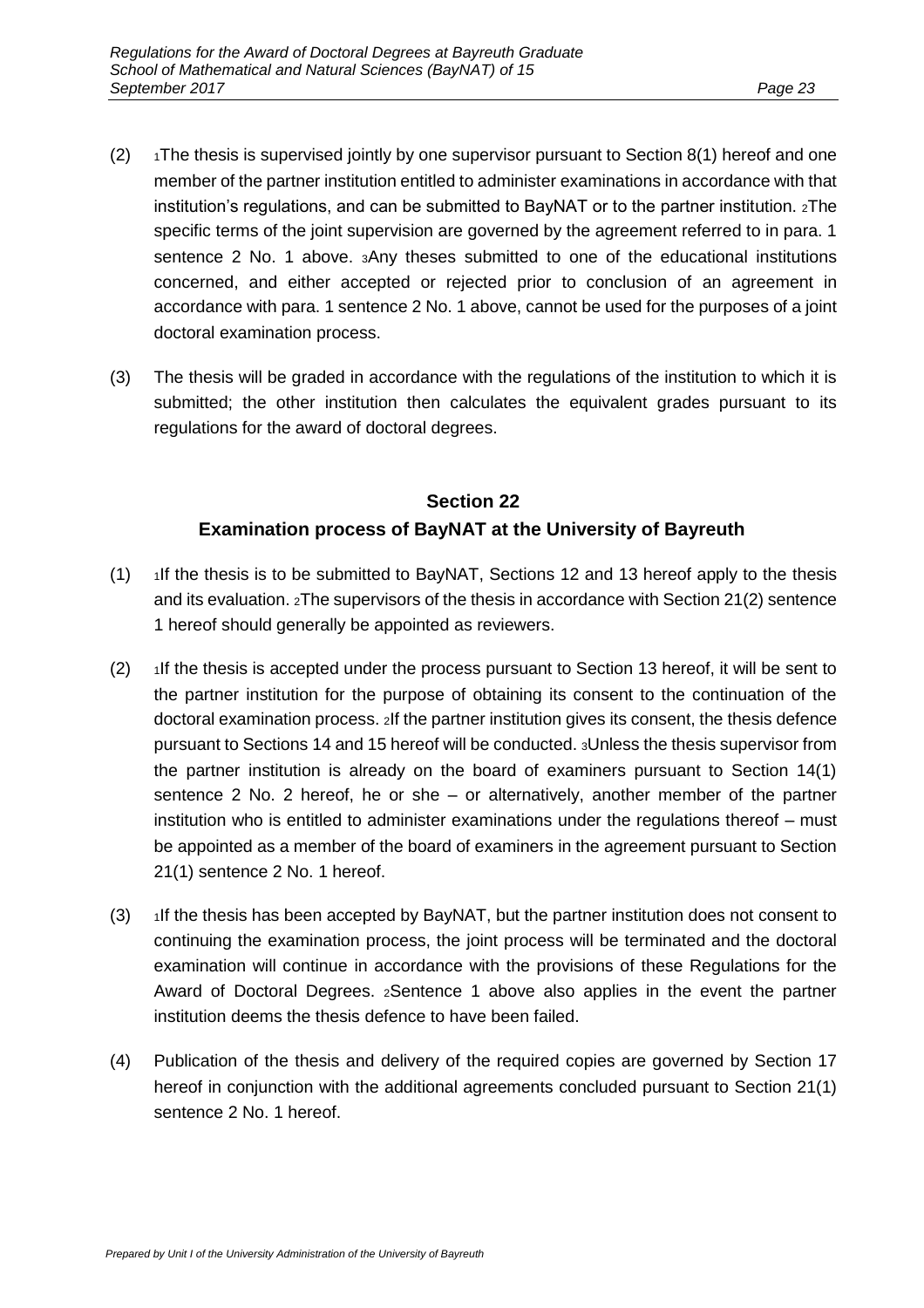#### **Section 23 Examination process at the partner institution**

- $(1)$  1If the thesis is to be submitted to the partner institution, the examination process will take place in accordance with the partner institution's regulations for the award of doctoral degrees. 2The agreement pursuant to Section 21(1) sentence 2 No. 1 hereof must provide for appointment of the BayNAT supervisor pursuant to Section 21(2) sentence 1 hereof as the reviewer tasked with assessing the thesis or, if that person cannot be called upon, for appointment of another lecturer from BayNAT who is entitled to administer examinations under these Regulations for the Award of Doctoral Degrees.
- $(2)$  1If the thesis is accepted by the partner institution, it will be sent to BayNAT to obtain its consent to continue the examination process. 2Section 13(5) sentences 4 through 8 hereof apply accordingly. 3If BayNAT grants this consent, the thesis defence will be held at the partner institution subject to the provisions thereof. 4In this case, the agreement pursuant to Section 21(1) sentence 2 No. 1 hereof must stipulate that the BayNAT supervisor pursuant Section 21(2) sentence 1 hereof be a member of the committee hearing the thesis defence as an examiner or, if that person cannot be called upon, that another lecturer from BayNAT who is entitled to administer examinations under these Regulations for the Award of Doctoral Degrees fulfil this role.
- (3)  $\frac{1}{1}$  1If the thesis is accepted by the partner institution but BayNAT does not consent to continuation of the examination process, the joint process will be terminated. 2The thesis defence may be continued in accordance with the provisions of the partner institution. <sup>3</sup>Sentences 1 and 2 above apply in the event BayNAT deems the thesis defence to have been failed.
- $(4)$  1The relevant provisions of the partner institution apply to publication of the thesis and delivery of the required copies. 2The agreement pursuant to Section 21(1) sentence 2 No. 1 hereof must moreover stipulate the number of copies to be provided to BayNAT; alternatively, publication of the thesis as specified in Section 17(2) sentence 2 Nos. 1 through 4 hereof may be approved. 3In any case, one copy of the thesis will remain with the examination files. 4Preparation of the doctoral diploma to be conferred pursuant to Section 24 hereof depends on fulfilment of all delivery obligations.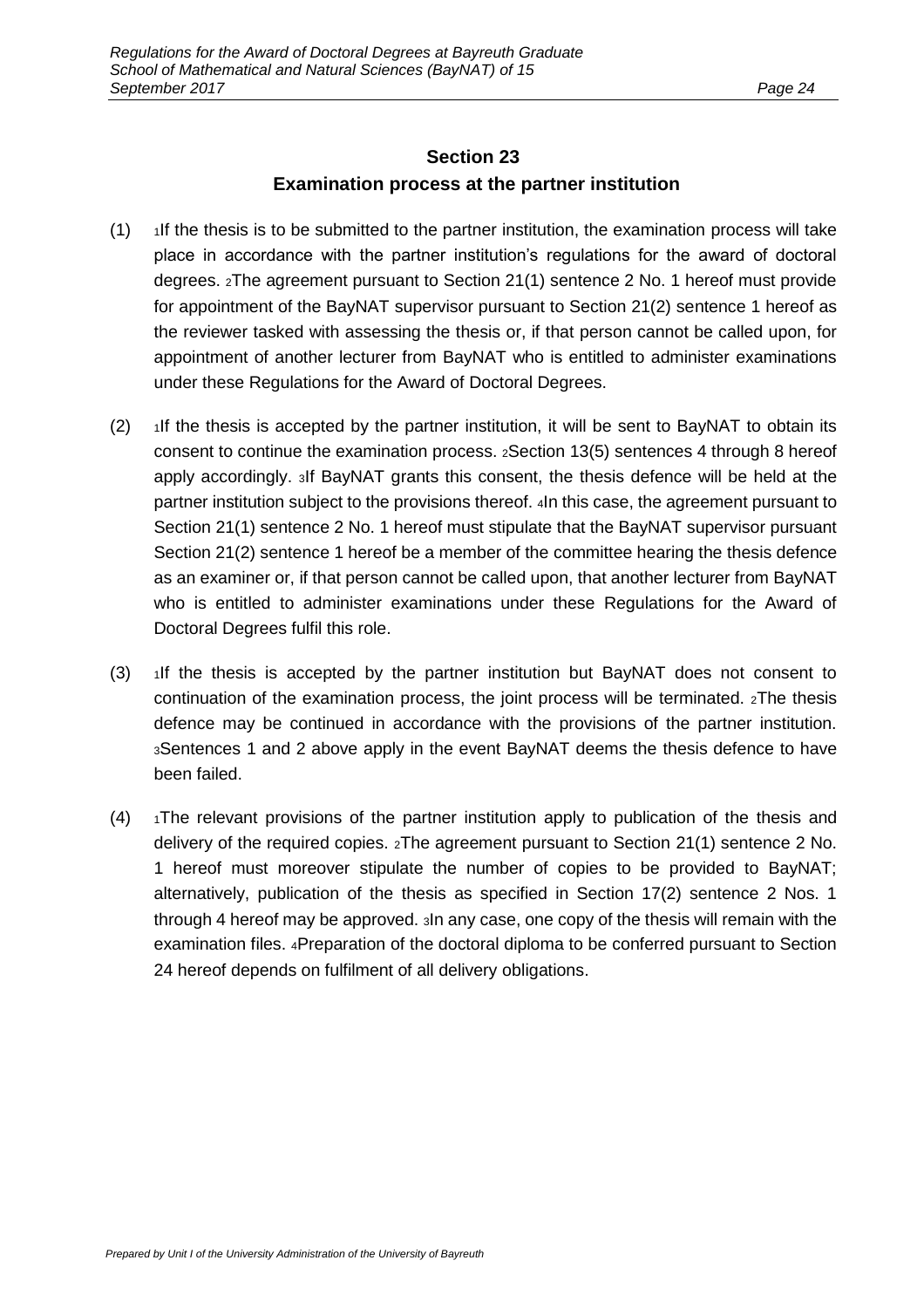### **Section 24 Joint diploma**

- (1) <sup>1</sup>Following successful completion of a joint doctoral examination process, BayNAT and the partner institution will issue a joint diploma indicating that the title of "Doktor" has been conferred in a joint supervision process. 2This diploma will bear the signatures and seals required under these Regulations for the Award of Doctoral Degrees as well as those of the partner institution.
- (2) In lieu of a joint diploma, BayNAT and the partner institution may issue separate diplomas which clearly indicate that the two diplomas together represent a joint doctoral degree.
- (3) The joint doctoral diploma must indicate that the degree holder is entitled to bear the title of "Doktor" in Germany pursuant to Section 1(1) hereof and to bear the equivalent title awarded by the partner institution in the other country.
- $(4)$  1The details of the diploma design are governed by the agreement pursuant to Section 21(1) sentence 2 No. 1 hereof. 2That agreement also covers grade equivalence. 3The joint doctoral diploma should specify the equivalent grade in the other country with the corresponding designation.

#### **Part VI: Additional regulations, entry into force and transitional provisions**

### **Section 25 Invalidity of the doctoral degree**

- $(1)$  1Should it emerge prior to handing over the diploma that the doctoral student cheated during his or her doctoral studies, the director will declare all rights acquired thus far to be invalid and will terminate the process. 2The director must obtain the opinion of the executive board prior to taking any such decision.
- $(2)$  1If the deception or other unlawful action is not discovered until after the diploma has been handed over, the director may retroactively declare the thesis defence to have been failed. <sup>2</sup>The director must obtain the opinion of the executive board prior to taking any such decision. 3Revocation of the title of "Doktor" is governed by the statutory provisions (Article 48 of the Bavarian Administrative Procedures Act, BayVwVfG, as currently amended). 4Prior to any such decision, the individual concerned must be given the opportunity to respond to the allegations (Article 28 BayVwVfG). 5With respect to the clarity, form and substantiation of the decision, the provisions of the accomplishment of administrative acts (Article 35 et seq. BayVwVfG) must be adhered to.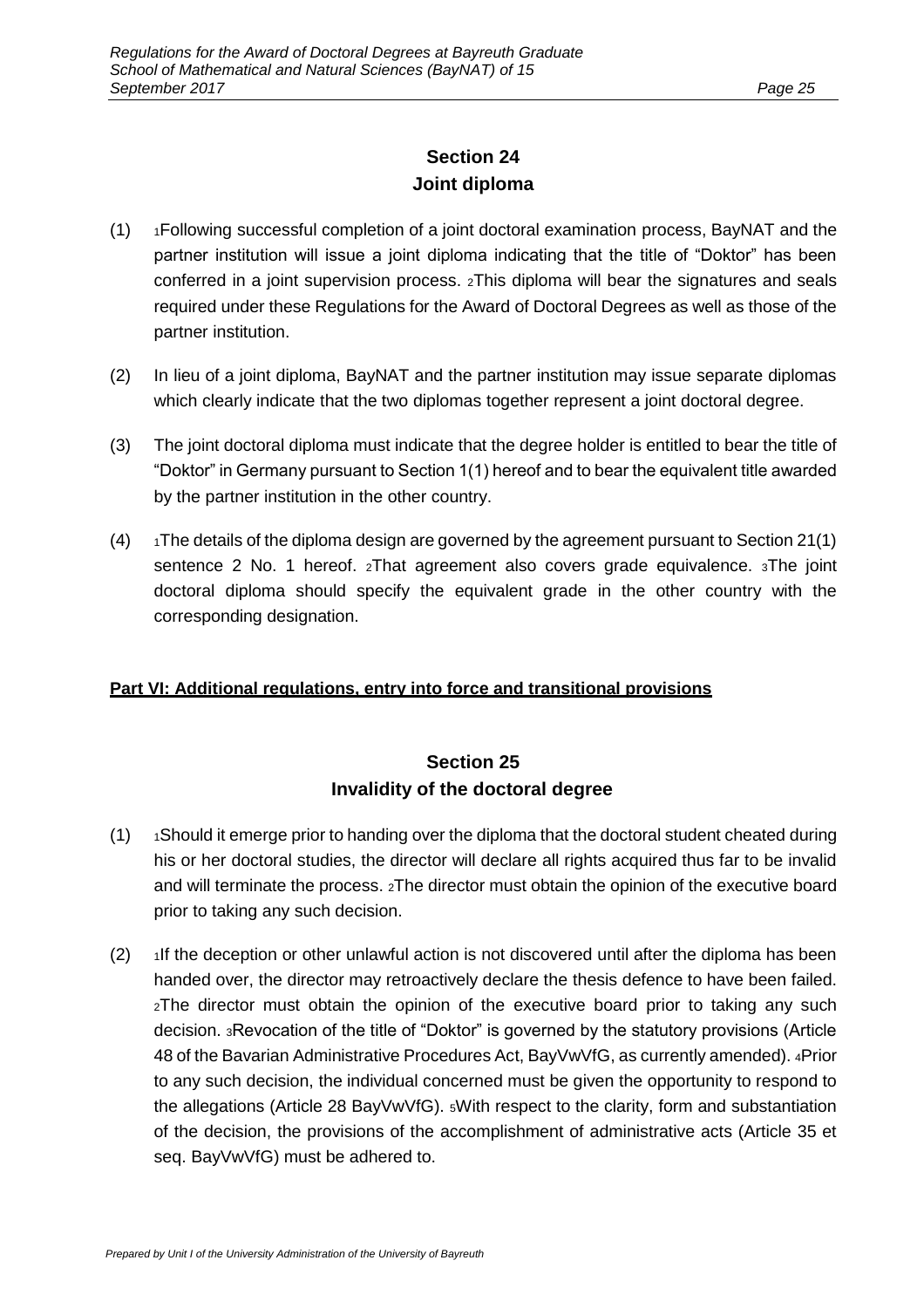- $(3)$  1In the event of suspicion of academic misconduct, the director and the executive board of the doctoral programme concerned will, as a rule, await the report from the "Committee on Self-Control in Science" before making their joint decision. 2Should the director and the executive board decide in advance in certain cases, this decision will not impact the committee's investigation. 3Express waiver of the right to bear the title of "Doktor" will not affect the initiation or continuation of the process described in sentences 1 and 2 above.
- (4) If the student does not pass the thesis defence pursuant to para. 2 sentence 1 above, the doctoral diploma must be confiscated.
- (5) In other respects, revocation of the title of "Doktor" is governed by Article 69 of the Bavarian Higher Education Act (BayHSchG) in conjunction with the relevant provisions of the Bavarian Administrative Procedures Act (BayVwVfG).

### **Section 26 Right of inspection**

<sup>1</sup>After the completion of doctoral studies, the doctoral student may inspect the related documents. <sup>2</sup>The director determines the time and place of the inspection. 3The request must be submitted to the director within one month of completion of doctoral studies. 4In this and other instances in which a request for inspection is submitted, the process is governed by Article 29 et seq. of the Bavarian Administrative Procedures Act (BayVwVfG).

#### **Section 27 Consideration of special circumstances**

 $(1)$  1Upon request, the protective rights provided for in Sections 3, 4, 6 and 8 of the law governing the protection of working mothers (Mutterschutzgesetz – MuSchG) of 20 June 2002 (BGBl I p. 2318) as currently amended, the time periods stipulated in the Parental Allowances and Parental Leave Act (Bundeselterngeld- und Elternzeitgesetz – BEEG) of 5 December 2006 (BGBl I p. 2748) as currently amended and the time periods specified for the care of a close relative within the meaning of Section 7(3) of the Home Care Leave Act (Pflegezeitgesetz – PflegeZG) of 28 May 2008 (BGBl I pp. 874, 896) as currently amended, and which pertain to a close relative who requires care as defined in

Sections 14 and 15 of the Eleventh Book of the Code of Social Law (Sozialgesetzbuch, Elftes Buch (SGS XI)) of 26 May 1994 (BGBl I. p. 1014, 1015) as currently amended, must be upheld with respect to dates and deadlines.  $2$ The relevant documentation must be kept; any changes in requirements must be communicated without delay.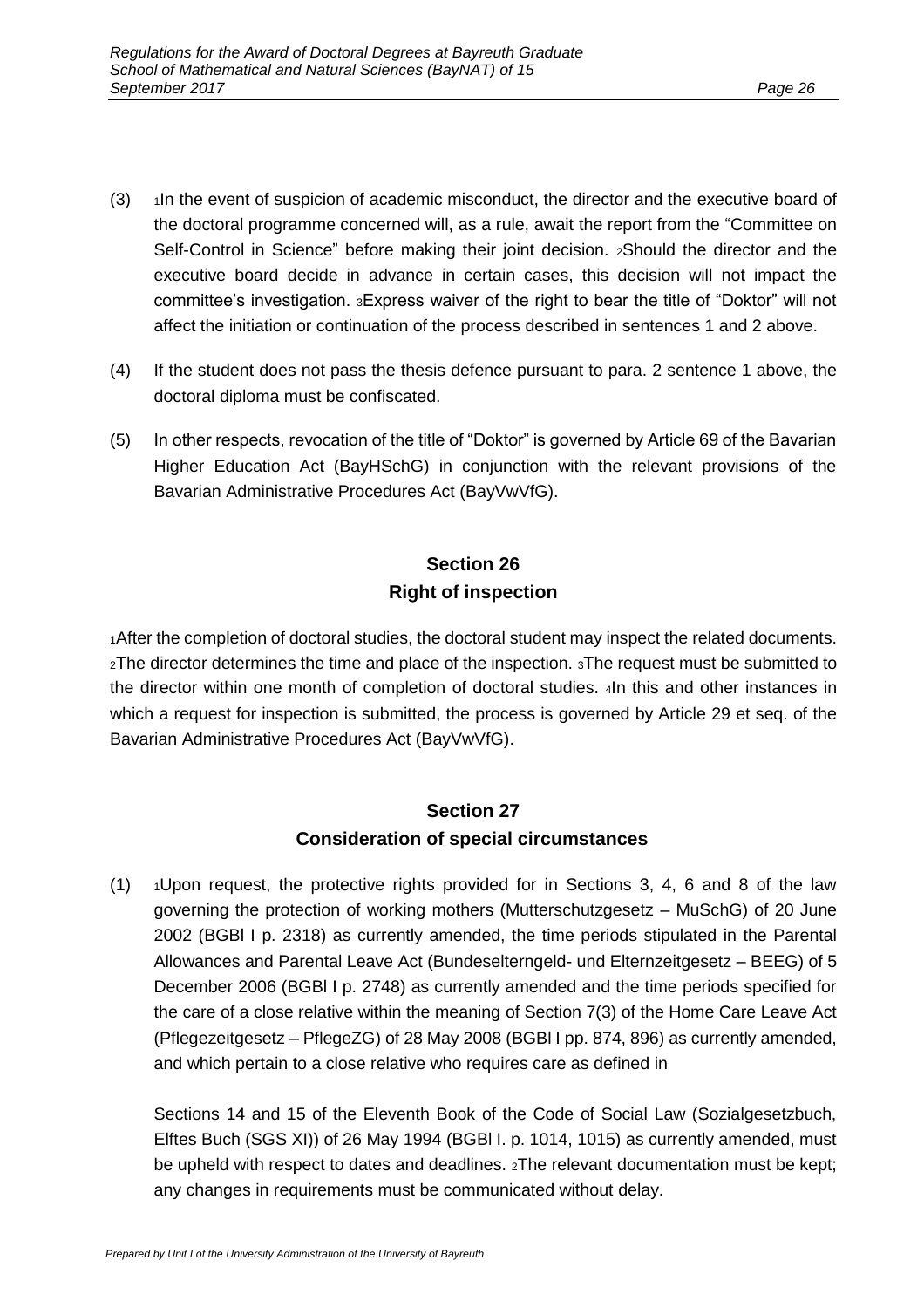(2)  $\rightarrow$  1Upon request, time periods in which – for reasons outside of the control of the doctoral student – it was not possible for the doctoral student to pursue doctoral studies, or only possible to a very limited extent, will not be counted towards deadlines. 2The relevant documentation must be kept; doctor's attests must be presented in the event of illness. 3Any changes in requirements must be communicated without delay.

#### **Section 28**

#### **Consideration of the special needs of persons with disabilities**

<sup>1</sup>The special situation of applicants or doctoral students with disabilities must be given adequate consideration in order to ensure that those persons are afforded equal opportunity. 2Upon written request by the applicant or the doctoral student, the director will determine, in consultation with the executive board, the form in which the applicant or doctoral student may meet his or her examination requirements, or will grant an extension of the period for completing his or her research or another type of compensation for disadvantages depending on the documented degree of inability to sit the examination. 3As evidence of inability to attend the thesis defence, the applicant or the doctoral student must provide a doctor's attest stating that he or she is either entirely or partially unable to participate in the thesis defence in the manner foreseen due to a long-lasting or permanent disability. This request must be attached to the request for acceptance as doctoral candidate; if the request is submitted later, it will only apply to future requirements.

### **Section 29 Entry into force, transitional provisions**

- (1) These Regulations for the Award of Doctoral Degrees took effect on 16 September 2017, upon which the BayNAT Regulations for the Award of Doctoral Degrees of 20 March 2014 ceased to be valid.
- $(2)$   $\rightarrow$  1With respect to doctoral students who had already received confirmation of supervision prior to the effective date of these Regulations for the Award of Doctoral Degrees, the provisions of these Regulations apply subject to the following:
	- the "confirmation of supervision" replaces the supervision agreement to be concluded in accordance with Section 4(1) No. 3 in conjunction with Section 8 of these Regulations;
	- proof of having met the requirements of Section 4(1) Nos. 1, 2 and 4 hereof must be supplied by these doctoral students together with the application for admission to the doctoral examination process pursuant to Section 9 hereof.

<sup>2</sup>The executive board may decide in advance on an application to be submitted to the director by the doctoral student. 3In other respects, Section 10(1) and para. 2(2) hereof apply accordingly.